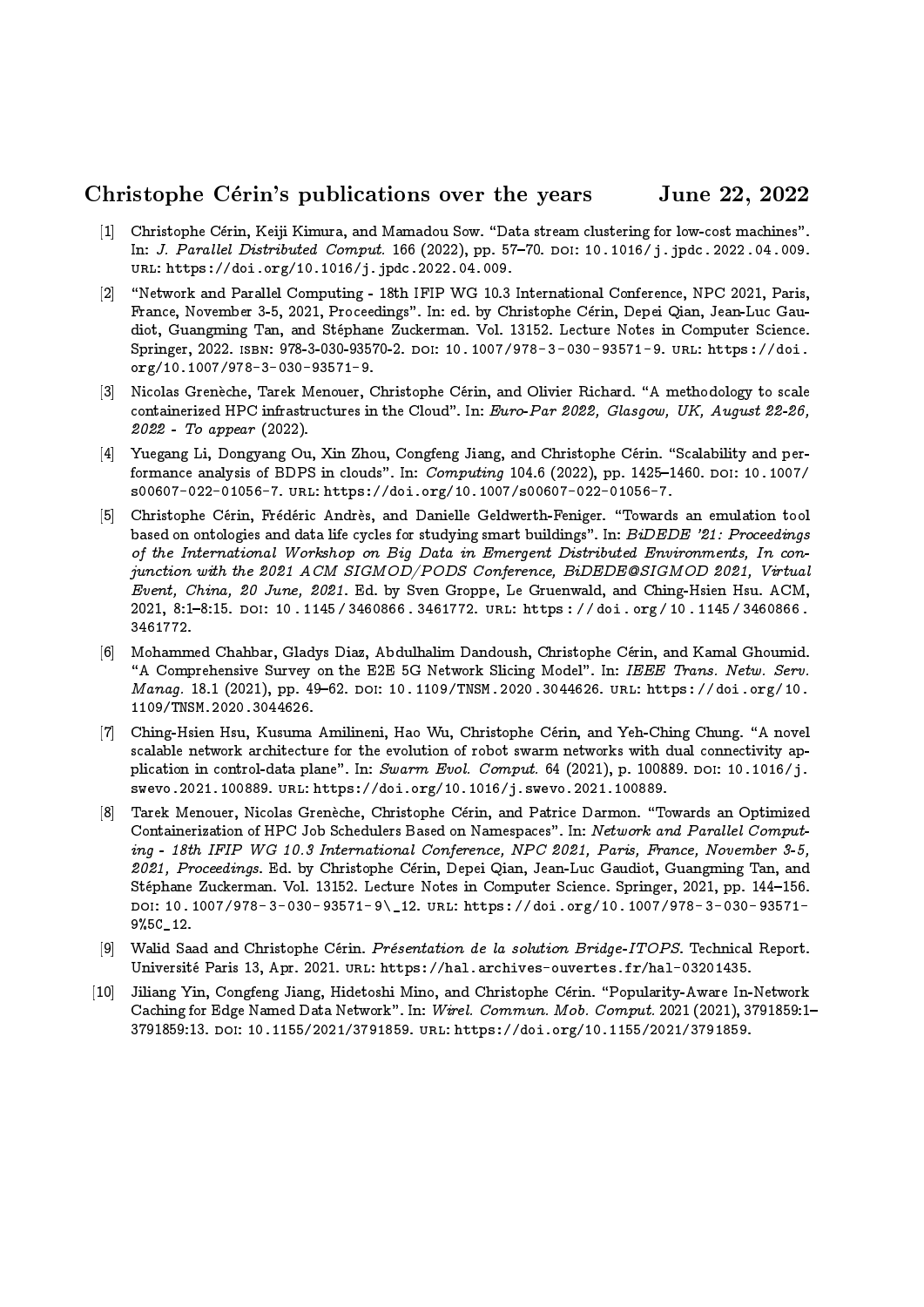- [11] Tianyi Yuan, Dongyang Ou, Jiwei Wang, Congfeng Jiang, Christophe Cerin, and Longchuan Yan. "PPCTS: Performance Prediction-Based Co-located Task Scheduling in Clouds". In: Algorithms and Architectures for Parallel Processing - 21st International Conference, ICA3PP 2021, Virtual Event, December 3-5, 2021, Proceedings, Part III. Ed. by Yongxuan Lai, Tian Wang, Min Jiang, Guangquan Xu, Wei Liang, and Aniello Castiglione. Vol. 13157. Lecture Notes in Computer Science. Springer, 2021, pp. 245-257. doi: 10.1007/978-3-030-95391-1\\_16. URL: https://doi.org/10. 1007/978-3-030-95391-1%5C\_16.
- [12] Heithem Abbes, Thouraya Louati, and Christophe Cérin. "Dynamic replication factor model for Linux containers-based cloud systems". In: J. Supercomput. 76.9 (2020), pp. 7219-7241. DOI: 10.1007/ s11227-020-03158-5. url: https://doi.org/10.1007/s11227-020-03158-5.
- [13] Ahmed Amamou, Martin Camey, Christophe Cérin, Jonathan Rivalan, and Julien Sopena. Resources management for controlling dynamic loads in clouds environments. The Wolphin project experience. Research Report. Université Sorbonne Paris Nord ; Sorbonne Université, Feb. 2020. URL: https://hal.archives-ouvertes.fr/hal-02481264.
- [14] Christophe Cérin, Nicolas Grenèche, and Tarek Menouer. "Towards Pervasive Containerization of HPC Job Schedulers". In: 32nd IEEE International Symposium on Computer Architecture and High Performance Computing, SBAC-PAD 2020, Porto, Portugal, September 9-11, 2020. IEEE, 2020, pp. 281{288. doi: 10.1109/SBAC-PAD49847.2020.00046. url: https://doi.org/10.1109/ SBAC-PAD49847.2020.00046.
- [15] C. Jiang, Y. Qiu, W. Shi, Z. Ge, J. Wang, S. Chen, C. Cérin, Z. Ren, G. Xu, and J. Lin. "Characterizing Co-located Workloads in Alibaba Cloud Datacenters". In: IEEE Transactions on Cloud Computing  $(2020)$ , pp. 1-1. DOI: 10.1109/TCC.2020.3034500.
- [16] Congfeng Jiang, Tiantian Fan, Honghao Gao, Weisong Shi, Liangkai Liu, Christophe Cérin, and Jian Wan. "Energy aware edge computing: A survey". In: Comput. Commun. 151 (2020), pp. 556-580. doi: 10.1016/j.comcom.2020.01.004. url: https://doi.org/10.1016/j.comcom.2020.01.004.
- [17] Tarek Menouer, Christophe Cérin, and Ching-Hsien Hsu. "Opportunistic scheduling and resources consolidation system based on a new economic model". In: J. Supercomput. 76.12 (2020), pp. 9942-9975. DOI: 10.1007/s11227-020-03231-z. URL: https://doi.org/10.1007/s11227-020-03231-z.
- [18] Tarek Menouer, Amina Khedimi, and Christophe Cérin. "Smart Network Slices Scheduling in Cloud". In: IEEE International Conference on Smart Cloud, SmartCloud 2020, Washington, DC, USA, November 6-8, 2020. IEEE, 2020, pp. 49-54. DOI: 10.1109/SmartCloud49737.2020.00018. URL: https://doi.org/10.1109/SmartCloud49737.2020.00018.
- [19] Tarek Menouer, Amina Khedimi, Christophe Cérin, and Mohammed Chahbar. "Scheduling Service Function Chains with Dependencies in the Cloud". In: 9th IEEE International Conference on Cloud Networking, CloudNet 2020, Piscataway, NJ, USA, November 9-11, 2020. Ed. by Oscar M. Caicedo. IEEE, 2020, pp. 1-3. DOI: 10. 1109 / CloudNet51028 . 2020 . 9335790. URL: https : //doi.org/10.1109/CloudNet51028.2020.9335790.
- [20] Tarek Menouer, Amina Khedimi, Christophe Cérin, and Congfeng Jiang. "Cloud Allocation and Consolidation Based on a Scalability Metric". In: Algorithms and Architectures for Parallel Processing - 20th International Conference, ICA3PP 2020, New York City, NY, USA, October 2-4, 2020, Proceedings, Part III. Ed. by Meikang Qiu. Vol. 12454. Lecture Notes in Computer Science. Springer, 2020, pp. 381{395. doi: 10.1007/978-3-030-60248-2\\_26. url: https://doi.org/10.1007/978- 3-030-60248-2%5C\_26.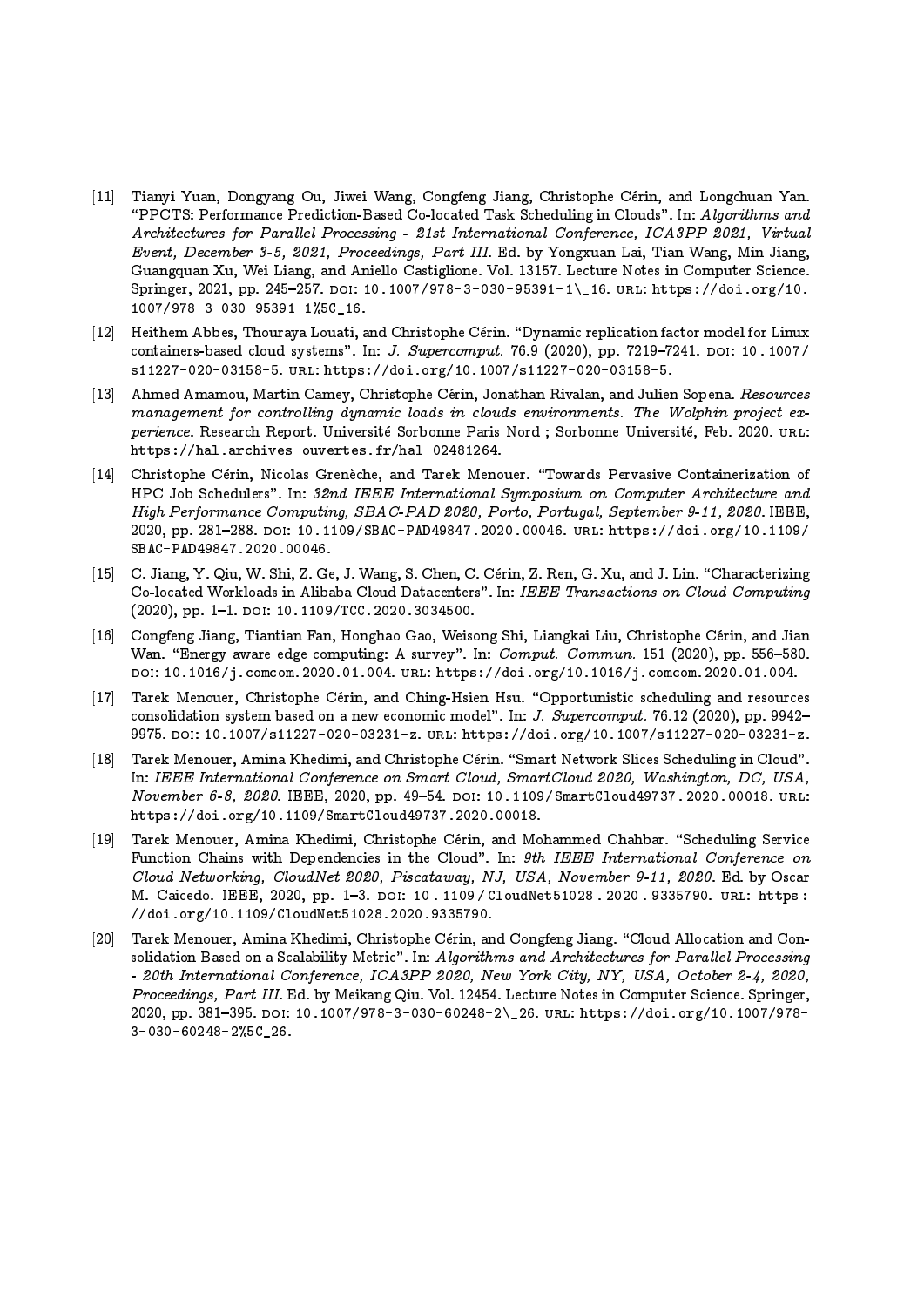- [21] Gaël Beck, Tarn Duong, Mustapha Lebbah, Hanane Azzag, and Christophe Cérin. "A Distributed and Approximated Nearest Neighbors Algorithm for an Efficient Large Scale Mean Shift Clustering". In: CoRR abs/1902.03833 (2019). arXiv: 1902.03833. url: http://arxiv.org/abs/1902.03833.
- [22] Gaël Beck, Tarn Duong, Mustapha Lebbah, Hanane Azzag, and Christophe Cérin. "A distributed approximate nearest neighbors algorithm for efficient large scale mean shift clustering". In: Journal of Parallel and Distributed Computing 134 (2019), pp. 128-139. ISSN: 0743-7315. DOI: https :  $\frac{1}{d}$  and  $\frac{1016}{i}$  and  $\frac{1016}{i}$  index. 2019.07.015. URL: http://www.sciencedirect.com/science/ article/pii/S0743731518308724.
- [23] Salima Benbernou, Mehdi Bentounsi, Christophe Cerin, Mourad Ouziri, Philippe Garteiser, Leila Abidi, Mustapha Lebbah, Hanene Azzag, and Michel Smadja. \Utilizing Big Data Paradigms for Business Intelligence". In: ed. by Jérôme Darmont and Sabine Loudcher. IGI Global, 2019. Chap. A Big Data Platform for Enhancing Life Imaging Activities. DOI: 10.4018/978-1-5225-4963-5. URL: https://doi.org/10.4018/978-1-5225-4963-5.
- [24] Christophe Cérin, Congfeng Jiang, Walid Saad, and Emna Mekni. "Where are the optimization potential of machine learning kernels?" In: IEEE International Symposium on Cloud and Service Computing  $(SC2)$  (Garden Villa Hotel). Ed. by Computer Society (https://conferences.computer.org/datacom/2019/#!/home). Kaohsiung, Taiwan: https://conferences.computer.org/datacom/2019/pdfs/DataCom2019-3MYdIPKpqxiurNWZaDmspf/8Zjs1VsMXV4HWbHVXzYXj/5uUilQa2p9bLtuicjXJEqZ- .pdf, 2019. isbn: 978-1-7281-4117-6.
- [25] Mohammed Chahbar, Gladys Diaz, Abdulhalim Dandoush, Christophe Cerin, and Kamal Ghoumid. "NESSMA: Network Slice Subnet Management Framework". In: 10th International Conference on Networks of the Future, NoF 2019, Rome, Italy, October 1-3, 2019. Ed. by Antonio Cianfrani, Roberto Riggio, Rebecca Steinert, and Filip Idzikowski. IEEE, 2019, pp. 54-57. ISBN: 978-1-7281-4445-0. doi: 10.1109/NoF47743.2019.9015010. url: https://doi.org/10.1109/NoF47743.2019. 9015010.
- [26] Tarek Menouer, Christophe Cérin, and Patrice Darmon. "Accelerated Promethee Algorithm Based on Dimensionality Reduction". In: Internet of Vehicles. Technologies and Services Toward Smart Cities - 6th International Conference, IOV 2019, Kaohsiung, Taiwan, November 18-21, 2019, Proceedings. Ed. by Ching-Hsien Hsu, Sondés Khemiri-Kallel, Kun-Chan Lan, and Zibin Zheng. Vol. 11894. Lecture Notes in Computer Science. Springer, 2019, pp. 190-203. ISBN: 978-3-030-38650-4. doi: 10.1007/978-3-030-38651-1\\_17. url: https://doi.org/10.1007/978-3-030-38651- 1%5C\_17.
- [27] Tarek Menouer, Christophe Cérin, Congfeng Jiang, and Jonathan Rivalan. "SAFC: Scheduling and Allocation Framework for Containers in a Cloud Environment". In: 17th International Conference on High Performance Computing & Simulation, HPCS 2019, Dublin, Ireland, July 15-19, 2019. IEEE, 2019, pp. 825-832. DOI: 10.1109/HPCS48598.2019.9188163. URL: https://doi.org/10. 1109/HPCS48598.2019.9188163.
- [28] Tarek Menouer, Otman Manad, Christophe Cérin, and Patrice Darmon. "Power Efficiency Containers Scheduling Approach Based on Machine Learning Technique for Cloud Computing Environment". In: Pervasive Systems, Algorithms and Networks - 16th International Symposium, I-SPAN 2019, Naples, Italy, September 16-20, 2019, Proceedings. Ed. by Christian Esposito, Jiman Hong, and Kim-Kwang Raymond Choo. Vol. 1080. Communications in Computer and Information Science. Springer, 2019, pp. 193-206. ISBN: 978-3-030-30142-2. DOI: 10.1007/978-3-030-30143-9\16. URL: https://doi.org/10.1007/978-3-030-30143-9%5C\_16.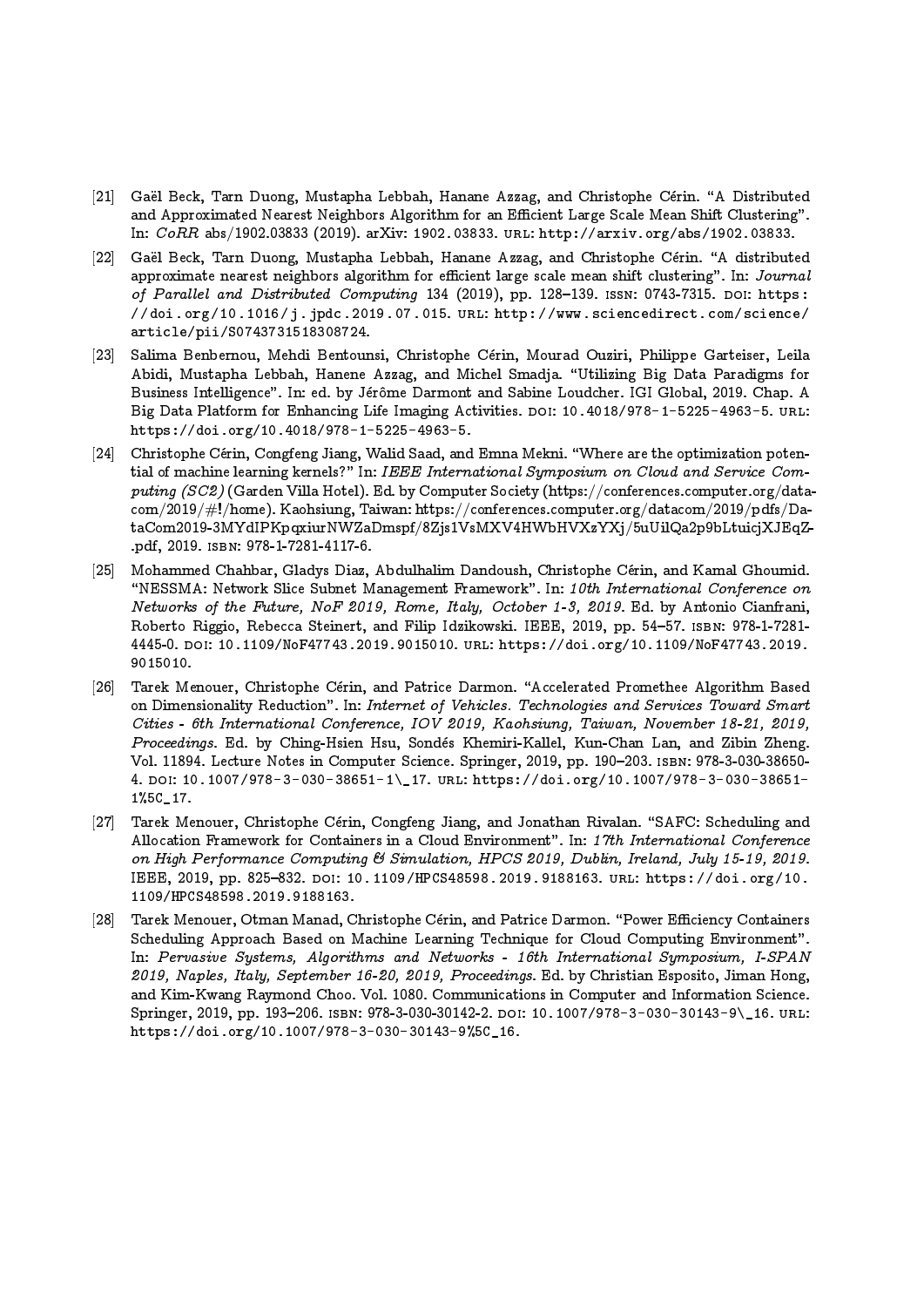- [29] Yanik Ngoko, Christophe Cérin, and Denis Trystram. "Solving Sat in a Distributed Cloud: A Portfolio Approach". In: Applied Mathematics and Computer Science 29.2 (2019), pp. 261-274. DOI: 10. 2478/amcs-2019-0019. url: https://doi.org/10.2478/amcs-2019-0019.
- [30] Souha Bejaoui, Christophe Cérin, Tarek Menouer, and Walid Saad. "Towards a Two Layers Based Scheduling Schema for Data Aware Strategies". In: 2018 IEEE 16th Intl Conf on Dependable, Autonomic and Secure Computing, 16th Intl Conf on Pervasive Intelligence and Computing, 4th Intl Conf on Big Data Intelligence and Computing and Cyber Science and Technology Congress, DASC/PiCom/DataCom/CyberSciTech 2018, Athens, Greece, August 12-15, 2018. IEEE, 2018, pp. 1060{1067. isbn: 978-1-5386-7518-2. doi: 10.1109/DASC/PiCom/DataCom/CyberSciTec.2018. 00151. url: https://doi.org/10.1109/DASC/PiCom/DataCom/CyberSciTec.2018.00151.
- [31] Christophe Cérin, Tarek Menouer, and Mustapha Lebbah. "Accelerating the Computation of Multi-Objectives Scheduling Solutions for Cloud Computing". In: 8th IEEE International Symposium on Cloud and Service Computing, SC2 2018, Paris, France, November 18-21, 2018. IEEE, 2018, pp. 49-56. ISBN: 978-1-7281-0236-8. DOI: 10.1109/SC2.2018.00014. URL: https://doi.org/10. 1109/SC2.2018.00014.
- [32] Congfeng Jiang, Yumei Wang, Dongyang Ou, Yeliang Qiu, Youhuizi Li, Jian Wan, Bing Luo, Weisong Shi, and Christophe Cérin. "EASE: Energy Efficiency and Proportionality Aware Virtual Machine Scheduling". In: 30th International Symposium on Computer Architecture and High Performance Computing, SBAC-PAD 2018, Lyon, France, September 24-27, 2018. IEEE, 2018, pp. 65-68. isbn: 978-1-5386-7769-8. doi: 10.1109/CAHPC.2018.8645948. url: https://doi.org/10.1109/ CAHPC.2018.8645948.
- [33] Thouraya Louati, Heithem Abbes, and Christophe Cérin. "LXCloudFT: Towards high availability, fault tolerant Cloud system based Linux Containers". In: J. Parallel Distrib. Comput. 122 (2018), pp. 51-69. DOI: 10.1016/j.jpdc.2018.07.015. URL: https://doi.org/10.1016/j.jpdc.2018.07. 015.
- [34] Thouraya Louati, Heithem Abbes, Christophe Cérin, and Mohamed Jemni. "LXCloud-CR: Towards LinuX Containers Distributed Hash Table based Checkpoint-Restart". In: J. Parallel Distrib. Comput. 111 (2018), pp. 187-205. DOI: 10.1016/j.jpdc.2017.08.011. URL: https://doi.org/10. 1016/j.jpdc.2017.08.011.
- [35] Omar Ben Maaouia, Hazem Fkaier, Christophe Cérin, and Mohamed Jemni. "Energy-Efficient Strategy for Placement of Online Services on Dynamic Availability Resources in Volunteer Cloud". In: IEEE International Conference on Parallel & Distributed Processing with Applications, Ubiquitous Computing & Communications, Big Data & Cloud Computing, Social Computing & Networking, Sustainable Computing & Communications, ISPA/IUCC/BDCloud/SocialCom/SustainCom 2018, Melbourne, Australia, December 11-13, 2018. Ed. by Jinjun Chen and Laurence T. Yang. IEEE, 2018, pp. 629-636. ISBN: 978-1-7281-1141-4. DOI: 10.1109/BDCloud.2018.00097. url: https://doi.org/10.1109/BDCloud.2018.00097.
- [36] Omar Ben Maaouia, Hazem Fkaier, Christophe Cérin, Mohamed Jemni, and Yanik Ngoko. "On Optimization of Energy Consumption in a Volunteer Cloud - Strategy of Placement and Migration of Dynamic Services". In: Algorithms and Architectures for Parallel Processing - 18th International Conference, ICA3PP 2018, Guangzhou, China, November 15-17, 2018, Proceedings, Part II. Ed. by Jaideep Vaidya and Jin Li. Vol. 11335. Lecture Notes in Computer Science. Springer, 2018, pp. 388-398. ISBN: 978-3-030-05053-5. DOI: 10. 1007 / 978 - 3 - 030 - 05054 - 2 \ \_31. URL: https : //doi.org/10.1007/978-3-030-05054-2%5C\_31.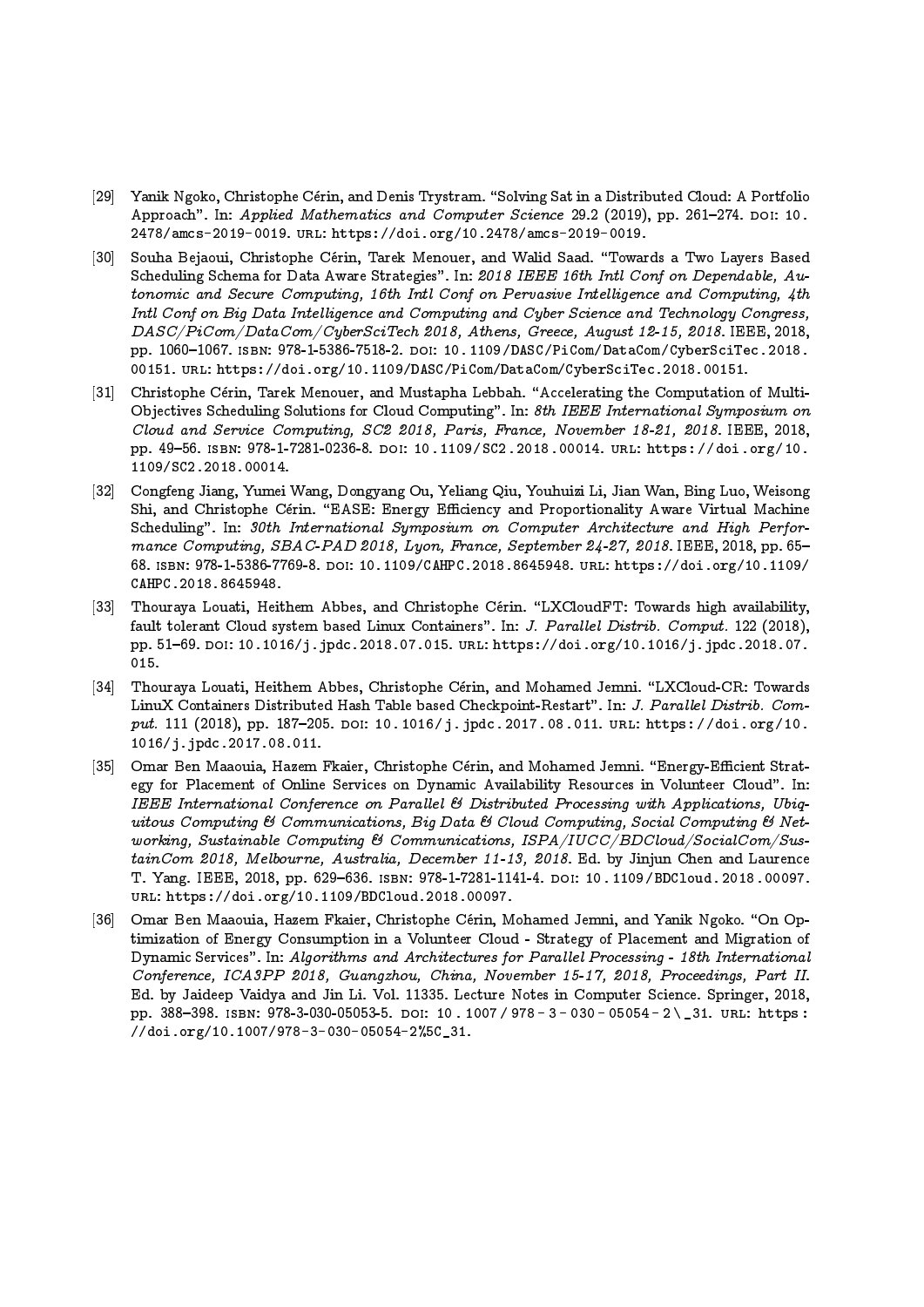- [37] Tarek Menouer, Christophe Cérin, and Étienne Leclercq. "New Multi-objectives Scheduling Strategies in Docker SwarmKit". In: Algorithms and Architectures for Parallel Processing - 18th International Conference, ICA3PP 2018, Guangzhou, China, November 15-17, 2018, Proceedings, Part III. Ed. by Jaideep Vaidya and Jin Li. Vol. 11336. Lecture Notes in Computer Science. Springer, 2018, pp. 103-117. ISBN: 978-3-030-05056-6. doi: 10.1007/978-3-030-05057-3\\_8. url: https: //doi.org/10.1007/978-3-030-05057-3%5C\_8.
- [38] Tarek Menouer, Christophe Cérin, and Yanik Ngoko. "Efficient scheduling in a smart building". In: Proceedings of the 10th International Conference on Management of Digital EcoSystems, MEDES 2018, Tokyo, Japan, September 25-28, 2018. Ed. by Richard Chbeir, Hiroshi Ishikawa, Kazutoshi Sumiya, Kenji Hatano, and Mario Koeppen. ACM, 2018, pp. 80-86. ISBN: 978-1-4503-5622-0. doi: 10.1145/3281375.3281409. url: https://doi.org/10.1145/3281375.3281409.
- [39] Tarek Menouer, Christophe Cérin, Walid Saad, and Xuanhua Shi. "A Resource Allocation Framework with Qualitative and Quantitative SLA Classes". In: Euro-Par 2018: Parallel Processing Workshops - Euro-Par 2018 International Workshops, Turin, Italy, August 27-28, 2018, Revised Selected Papers. Ed. by Gabriele Mencagli, Dora B. Heras, Valeria Cardellini, Emiliano Casalicchio, Emmanuel Jeannot, Felix Wolf, Antonio Salis, Claudio Schifanella, Ravi Reddy Manumachu, Laura Ricci, Marco Beccuti, Laura Antonelli, Jose Daniel Garcia Sanchez, and Stephen L. Scott. Vol. 11339. Lecture Notes in Computer Science. Springer, 2018, pp. 69-81. ISBN: 978-3-030-10548-8. doi: 10.1007/978- 3- 030- 10549- 5\\_6. url: https://doi.org/10.1007/978- 3- 030- 10549- 5%5C\_6.
- [40] Yanik Ngoko, Nicolas Saintherant, Christophe Cérin, and Denis Trystram. "Invited Paper: How Future Buildings Could Redefine Distributed Computing". In: 2018 IEEE International Parallel and Distributed Processing Symposium Workshops, IPDPS Workshops 2018, Vancouver, BC, Canada, May 21-25, 2018. IEEE Computer Society, 2018, pp. 1232-1240. ISBN: 978-1-5386-5555-9. doi: 10.1109/IPDPSW.2018.00192. url: https://doi.org/10.1109/IPDPSW.2018.00192.
- [41] "Internet of Vehicles. Technologies and Services Towards Smart City 5th International Conference, IOV 2018, Paris, France, November 20-22, 2018, Proceedings". In: ed. by Andrzej M. J. Skulimowski, Zhengguo Sheng, Sondes Khemiri-Kallel, Christophe Cerin, and Ching-Hsien Hsu. Vol. 11253. Lecture Notes in Computer Science. Springer, 2018. ISBN: 978-3-030-05080-1. DOI: 10.1007/978-3-030-05081-8. url: https://doi.org/10.1007/978-3-030-05081-8.
- [42] Leila Abidi, Christophe Cérin, and Walid Saad. "A Deployment System for Highly Heterogeneous and Dynamic Environments". In: 2017 International Conference on High Performance Computing & Simulation, HPCS 2017, Genoa, Italy, July 17-21, 2017. IEEE, 2017, pp. 627-634. ISBN: 978-1-5386-3249-9. doi: 10.1109/HPCS.2017.98. url: https://doi.org/10.1109/HPCS.2017.98.
- [43] Fayssal Benkhaldoun, Christophe Cérin, Imad Kissami, and Walid Saad. "Challenges of Translating HPC Codes to Workflows for Heterogeneous and Dynamic Environments". In: 2017 International Conference on High Performance Computing & Simulation, HPCS 2017, Genoa, Italy, July 17-21, 2017. IEEE, 2017, pp. 858-863. ISBN: 978-1-5386-3249-9. DOI: 10.1109/HPCS.2017.130. URL: https://doi.org/10.1109/HPCS.2017.130.
- [44] Christophe Cérin, Jean-Luc Gaudiot, Mustapha Lebbah, and Fouste Yuehgoh. "Return of experience on the mean-shift clustering for heterogeneous architecture use case". In: 2017 IEEE International Conference on Big Data, BigData 2017, Boston, MA, USA, December 11-14, 2017. Ed. by Jian-Yun Nie, Zoran Obradovic, Toyotaro Suzumura, Rumi Ghosh, Raghunath Nambiar, Chonggang Wang, Hui Zang, Ricardo A. Baeza-Yates, Xiaohua Hu, Jeremy Kepner, Alfredo Cuzzocrea, Jian Tang,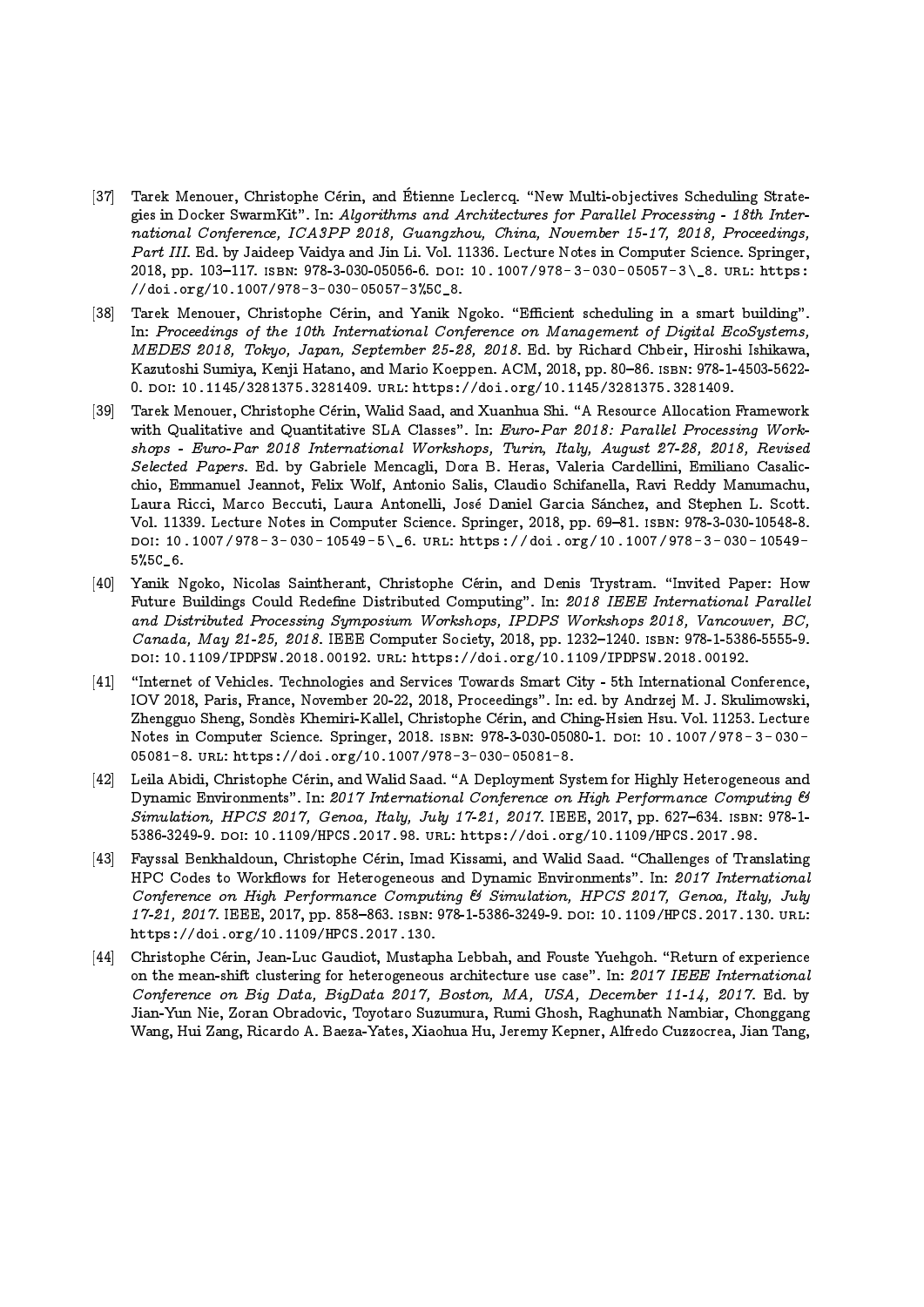and Masashi Toyoda. IEEE, 2017, pp. 3499–3507. ISBN: 978-1-5386-2715-0. doi: 10.1109/BigData. 2017.8258339. url: https://doi.org/10.1109/BigData.2017.8258339.

- [45] Christophe Cérin, Tarek Menouer, Walid Saad, and Wiem Ben Abdallah. "A New Docker Swarm Scheduling Strategy". In: 2017 IEEE 7th International Symposium on Cloud and Service Computing,  $SC^2$  2017, Kanazawa, Japan, November 22-25, 2017. IEEE, 2017, pp. 112-117. ISBN: 978-1-5386-5862-8. doi: 10.1109/SC2.2017.24. url: http://doi.ieeecomputersociety.org/10. 1109/SC2.2017.24.
- [46] Amaury Durand, Yanik Ngoko, and Christophe Cérin. "Distributed and in-Situ Machine Learning for Smart-Homes and Buildings: Application to Alarm Sounds Detection". In: 2017 IEEE International Parallel and Distributed Processing Symposium Workshops, IPDPS Workshops 2017, Orlando  $/$  Buena Vista, FL, USA, May 29 - June 2, 2017. IEEE Computer Society, 2017, pp. 429-432. isbn: 978-1-5386-3408-0. doi: 10.1109/IPDPSW.2017.24. url: https://doi.org/10.1109/IPDPSW. 2017.24.
- [47] Imad Kissami, Christophe Cérin, Walid Saad, and Fayssal Benkhaldoun. "HPC as a service for computational fluid dynamics problems". In: BOOK OF ABSTRACTS of PARNUM 2017 - 11th International Workshop on Parallel Numerics. Ed. by Dominik Bartuschat, Ulrich Rade, and Marian Vajtersic. July 2017, pp. 8-9. DOI: 10.13140/RG.2.2.21647.48806. URL: https://www. parnum2017.fau.de.
- [48] Thouraya Louati, Heithem Abbes, Christophe Cérin, and Mohamed Jemni. "GC-CR: A Decentralized Garbage Collector Component for Checkpointing in Clouds". In: 29th International Symposium on Computer Architecture and High Performance Computing, SBAC-PAD 2017, Campinas, Brazil, October 17-20, 2017. IEEE Computer Society, 2017, pp. 97-104. ISBN: 978-1-5090-1233-6. DOI: 10.1109/SBAC-PAD.2017.20. URL: http://doi.ieeecomputersociety.org/10.1109/SBAC-PAD.2017.20.
- [49] O. B. Maaouia, M. Jemni, H. Fkaier, and C. Cérin. "Towards optimizing energy consumption in Cloud". In: 2017 International Conference on Engineering MIS (ICEMIS). May 2017, pp. 1-7. doi: 10.1109/ICEMIS.2017.8273023.
- [50] O. Ben Maaouia, H. Fkaier, M. Jemni, and C. Cérin. "A Novel Optimization Technique for Mastering Energy Consumption in Cloud Data Center". In: 2017 IEEE International Symposium on Parallel and Distributed Processing with Applications and 2017 IEEE International Conference on Ubiquitous Computing and Communications (ISPA/IUCC). 2017, pp. 475-480. DOI: 10.1109/ISPA/IUCC.2017.00078.
- [51] T. Menouer and C. Cérin. "Scheduling and Resource Management Allocation System Combined with an Economic Model". In: 2017 IEEE International Symposium on Parallel and Distributed Processing with Applications and 2017 IEEE International Conference on Ubiquitous Computing and Communications (ISPA/IUCC). 2017, pp. 807-813. DOI: 10.1109/ISPA/IUCC.2017.00123.
- [52] Yanik Ngoko and Christophe Cérin. "An Edge Computing Platform for the Detection of Acoustic Events". In: IEEE International Conference on Edge Computing, EDGE 2017, Honolulu, HI, USA, June 25-30, 2017. IEEE, 2017, pp. 240-243. ISBN: 978-1-5386-2017-5. DOI: 10.1109/IEEE. EDGE.2017.44. url: https://doi.org/10.1109/IEEE.EDGE.2017.44.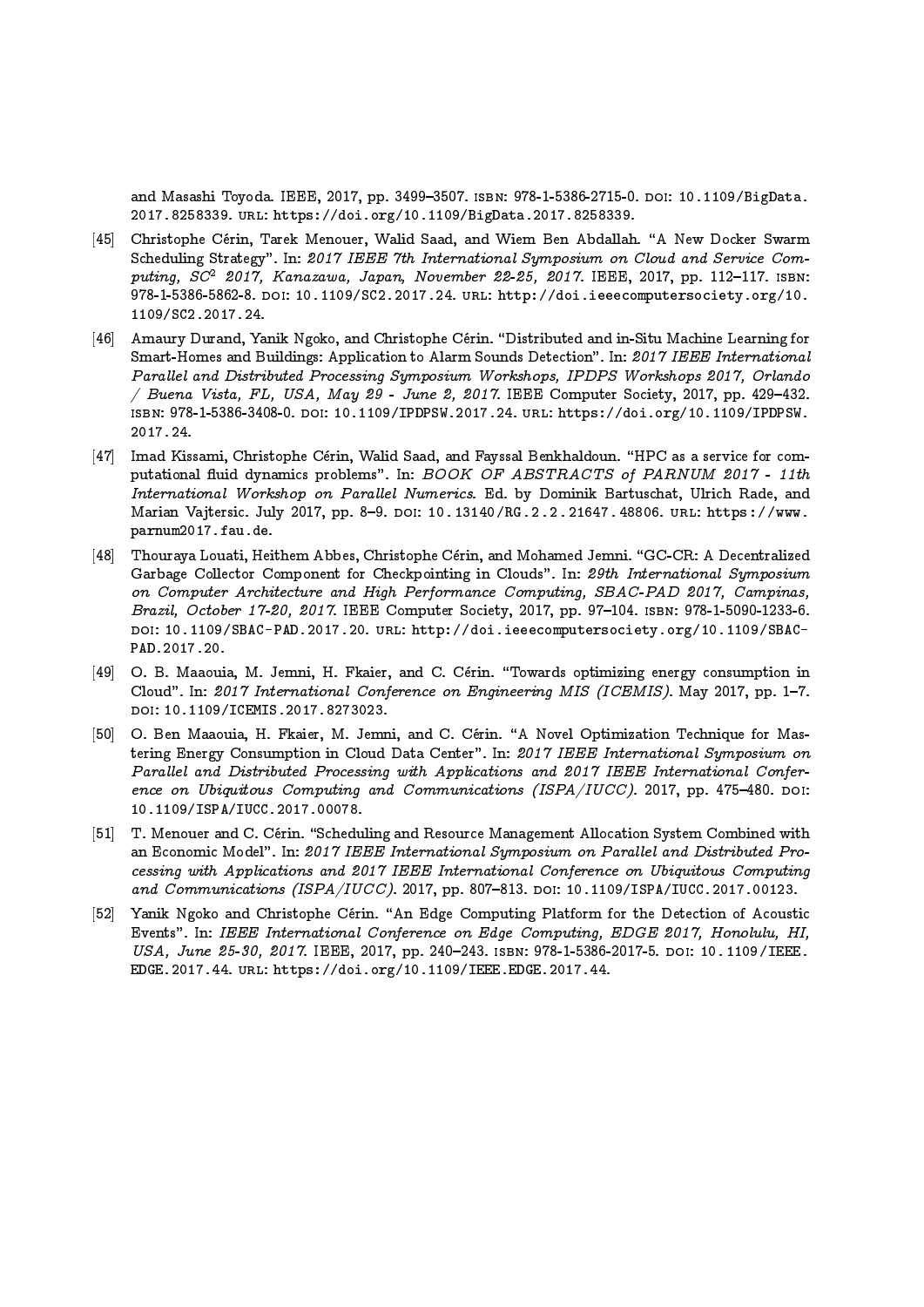- [53] Yanik Ngoko and Christophe Cérin. "Automated Planner for Energy-Efficient Buildings". In: 10th IEEE Conference on Service-Oriented Computing and Applications, SOCA 2017, Kanazawa, Japan, November 22-25, 2017. IEEE Computer Society, 2017, pp. 147-154. ISBN: 978-1-5386-1326-9. doi: 10.1109/SOCA.2017.28. url: https://doi.org/10.1109/SOCA.2017.28.
- [54] Yanik Ngoko and Christophe Cérin. "Reducing the Number of Comatose Servers: Automatic Tuning as an Opportunistic Cloud-Service". In: 2017 IEEE International Conference on Services Computing, SCC 2017, Honolulu, HI, USA, June 25-30, 2017. Ed. by Xiaoqing (Frank) Liu and Umesh Bellur. IEEE Computer Society, 2017, pp. 487-490. ISBN: 978-1-5386-2005-2. doi: 10.1109/ SCC.2017.71. url: http://doi.ieeecomputersociety.org/10.1109/SCC.2017.71.
- [55] Leila Abidi, Souha Bejaoui, Christophe Cerin, Jonathan Lejeune, Yanik Ngoko, and Walid Saad. "Data Management for the RedisDG Scientific Workflow Engine". In: 2016 IEEE International Conference on Computer and Information Technology, CIT 2016, Nadi, Fiji, December 8- 10, 2016. IEEE, 2016, pp. 599-606. ISBN: 978-1-5090-4314-9. DOI: 10.1109/CIT. 2016. 55. URL: https://doi.org/10.1109/CIT.2016.55.
- [56] Mohamed Jemni, Dr. Koutheair Khribi, Slaheddine Maaref, Farouk Kamoun, Christophe Cerin, Karim Chine, Heithem Abbes, and Wajdi Louati. Guidelines to improve the use of Cloud Computing Technology in Education in Arab Countries. Tech. rep. International Telecommunication Unit (ITU), Arab League Educational, Cultural, and Scientic Organization (ALECSO), Jan. 2016. url: https://www.itu.int/en/ITU-D/Regional-Presence/ArabStates/Pages/Events/2016/CC/ Cloud-Computing.aspx.
- [57] Imad Kissami, Christophe Cérin, Fayssal Benkhaldoun, and Gilles Scarella. "Parallelization of the ADAPT 3D Streamer Propagation Code". In: 2016 IEEE Intl Conference on Computational Science and Engineering, CSE 2016, and IEEE Intl Conference on Embedded and Ubiquitous Computing, EUC 2016, and 15th Intl Symposium on Distributed Computing and Applications for Business Engineering, DCABES 2016, Paris, France, August 24-26, 2016. IEEE Computer Society, 2016, pp. 242–245. isbn: 978-1-5090-3593-9. doi: 10.1109/CSE-EUC-DCABES.2016.191. url: https://doi.org/10.1109/CSE-EUC-DCABES.2016.191.
- [58] Imad Kissami, Christophe Cérin, Fayssal Benkhaldoun, and Gilles Scarella. "Towards Parallel CFD Computation for the ADAPT Framework". In: Algorithms and Architectures for Parallel Processing - 16th International Conference, ICA3PP 2016, Granada, Spain, December 14-16, 2016, Proceedings. Ed. by Jesus Carretero, Javier Garcia Blas, Ryan K. L. Ko, Peter Mueller, and Koji Nakano. Vol. 10048. Lecture Notes in Computer Science. Springer, 2016, pp. 374–387. ISBN: 978-3-319-49582-8. doi: 10.1007/978-3-319-49583-5\_28. url: https://doi.org/10.1007/978-3-319- 49583-5\_28.
- [59] Yanik Ngoko, Christophe Cérin, and Alfredo Goldman. "Improving the Quality of Online Search Services: On the Service Multi-selection Problem". In: IEEE International Conference on Services Computing, SCC 2016, San Francisco, CA, USA, June 27 - July 2, 2016. Ed. by Jia Zhang, John A. Miller, and Xiaofei Xu. IEEE Computer Society, 2016, pp. 243–250. Isbn: 978-1-5090-2628-9. doi: 10.1109/SCC.2016.39. url: https://doi.org/10.1109/SCC.2016.39.
- [60] Yanik Ngoko, Denis Trystram, Valentin Reis, and Christophe Cérin. "An Automatic Tuning System for Solving NP-Hard Problems in Clouds". In: 2016 IEEE International Parallel and Distributed Processing Symposium Workshops, IPDPS Workshops 2016, Chicago, IL, USA, May 23-27, 2016. IEEE Computer Society, 2016, pp. 1443-1452. ISBN: 978-1-5090-3682-0. DOI: 10.1109/IPDPSW. 2016.68. url: https://doi.org/10.1109/IPDPSW.2016.68.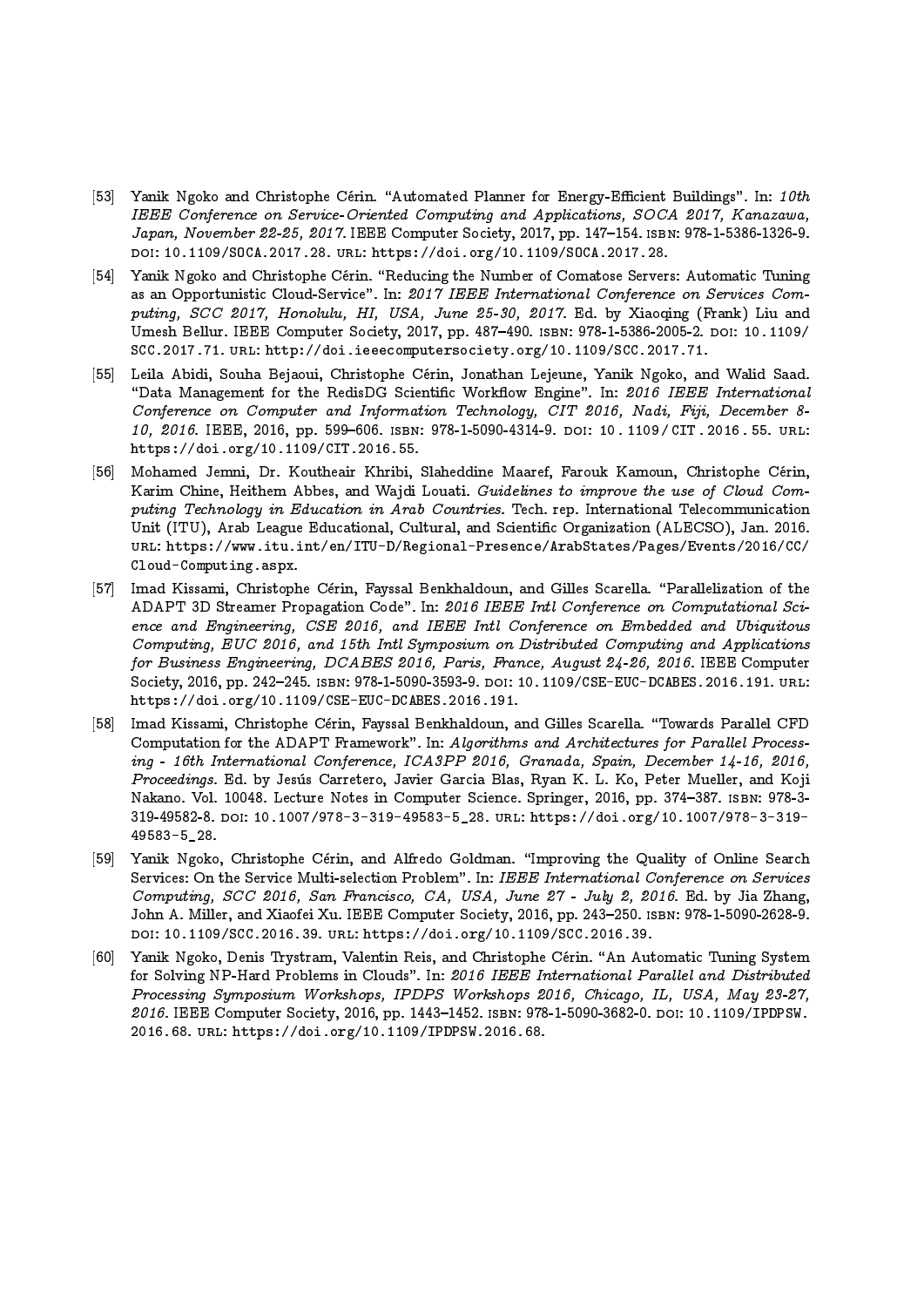- [61] Walid Saad, Heithem Abbes, Christophe Cérin, and Mohamed Jemni. "A self-organized volunteer Cloud for e-Science". In: The Journal of Supercomputing 72.4 (2016), pp. 1271-1290. DOI: 10. 1007/s11227-015-1564-z. url: https://doi.org/10.1007/s11227-015-1564-z.
- [62] Leila Abidi, Christophe Cérin, Gilles Fedak, and Haiwu He. "Towards an Environment for Doing Data Science That Runs in Browsers". In: 2015 IEEE International Conference on Smart City/SocialCom/SustainCom 2015, Chengdu, China, December 19-21, 2015. IEEE Computer Society, 2015, pp. 662-667. ISBN: 978-1-5090-1893-2. DOI: 10 . 1109 / SmartCity . 2015 . 145. URL: https : //doi.org/10.1109/SmartCity.2015.145.
- [63] Leila Abidi, Christophe Cérin, Danielle Geldwerth-Feniger, and Marie Lafaille. "Cloud Computing for e-Sciences at Université Sorbonne Paris Cité". In: Advances in Service-Oriented and Cloud Computing - Workshops of ESOCC 2015, Taormina, Italy, September 15-17, 2015, Revised Selected Papers. Ed. by Antonio Celesti and Philipp Leitner. Vol. 567. Communications in Computer and Information Science. Springer, 2015, pp. 216-227. ISBN: 978-3-319-33312-0. DOI: 10.1007/978-3-319-33313-7\_16. url: https://doi.org/10.1007/978-3-319-33313-7\_16.
- [64] Christophe Cérin, R. K. Shyamasundar, Yuqing Gao, and Congfeng Jiang. "HPDIC Introduction and Committees". In: 2015 IEEE International Parallel and Distributed Processing Symposium Workshop, IPDPS 2015, Hyderabad, India, May 25-29, 2015. IEEE Computer Society, 2015, p. 536. isbn: 978-1-4673-7684-6. doi: 10.1109/IPDPSW.2015.175. url: https://doi.org/10.1109/ IPDPSW.2015.175.
- [65] Geoffrey Fox, Yeh-Ching Chung, Beniamino Di Martino, Christophe Cérin, Weizhe Zhang, and Hao Wang. "Message from DataCom 2015 Chairs". In: IEEE International Conference on Smart City, SmartCity 2015. Institute of Electrical and Electronics Engineers Inc. 2015, pp. xl-xl.
- [66] Yanik Ngoko, Christophe Cérin, Paolo Gianessi, and Congfeng Jiang. "Energy-aware service provisioning in volunteers clouds". In: IJBDI 2.4 (2015), pp. 262-284. DOI: 10.1504/IJBDI.2015.072171. url: https://doi.org/10.1504/IJBDI.2015.072171.
- [67] Christian Toinard, Timothee Ravier, Christophe Cérin, and Yanik Ngoko. "The Promethee Method for Cloud Brokering with Trust and Assurance Criteria". In: 2015 IEEE International Parallel and Distributed Processing Symposium Workshop, IPDPS 2015, Hyderabad, India, May 25-29, 2015. IEEE Computer Society, 2015, pp. 1109-1118. ISBN: 978-1-4673-7684-6. DOI: 10.1109/IPDPSW. 2015.63. url: https://doi.org/10.1109/IPDPSW.2015.63.
- [68] Christophe Cérin and Congfeng Jiang. "HPDIC Introduction and Committees". In: 2014 IEEE International Parallel & Distributed Processing Symposium Workshops, Phoenix, AZ, USA, May 19-23, 2014. IEEE Computer Society, 2014, p. 1688. ISBN: 978-0-7695-5208-8. DOI: 10.1109/ IPDPSW.2014.230. url: https://doi.org/10.1109/IPDPSW.2014.230.
- [69] Christophe Cérin, Mustapha Lebbah, and Hanane Azzag. "Cloud and grid methodologies for data management and preservation". In: PREDON Scientific Data Preservation 2014 (2014), pp. 3-61.
- [70] Cristinel Diaconu, S Kraml, Christian Surace, Daniel Chateigner, Thérèse Libourel Rouge, Anne Laurent, Yuan Lin, Marc Schaming, Salima Benbernou, Mustapha Lebbah, and Christophe Cérin. \PREDON Scientic Data Preservation 2014". PhD thesis. LIRMM, 2014.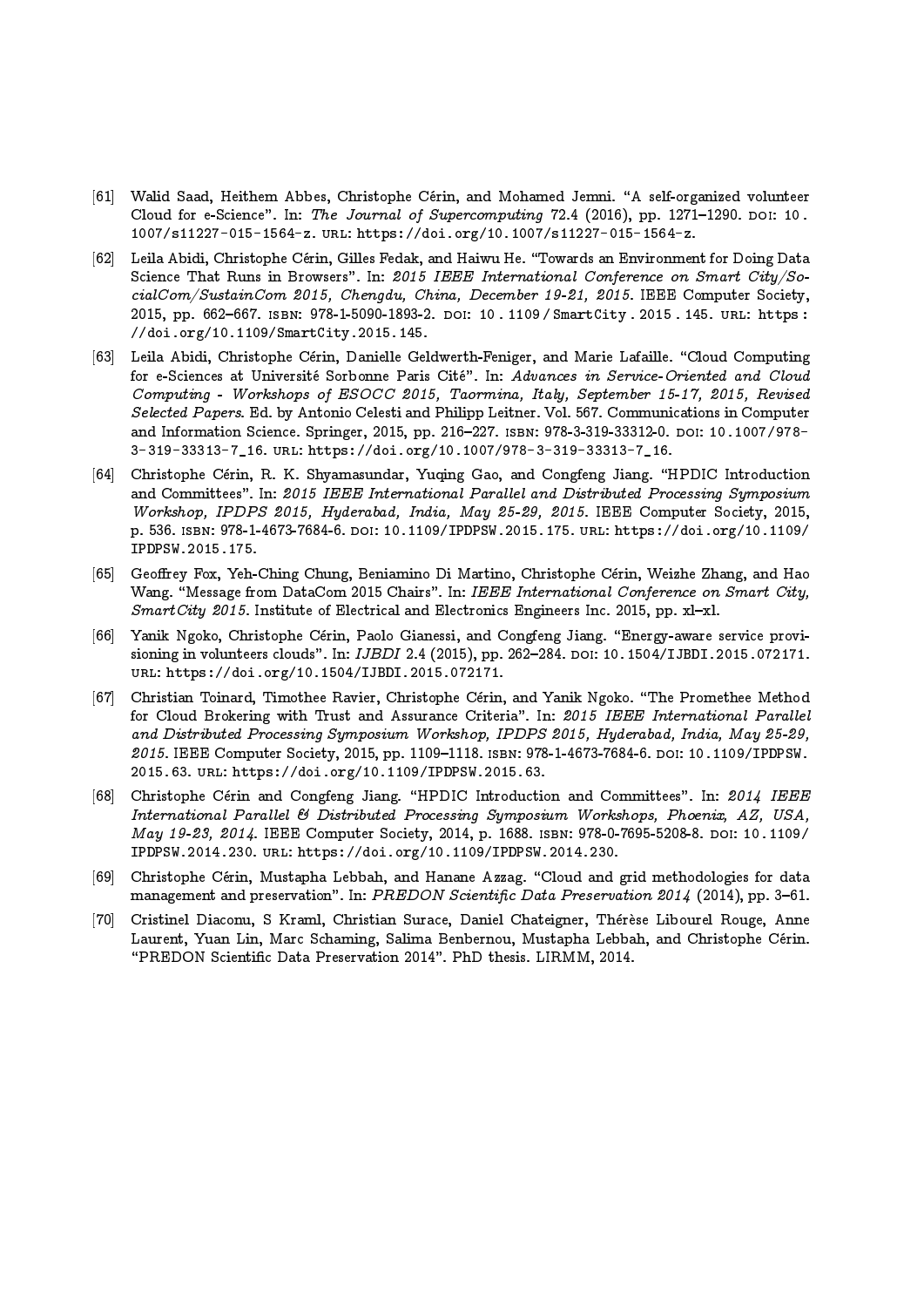- [71] Congfeng Jiang, Jian Wan, Christophe Cerin, Paolo Gianessi, and Yanik Ngoko. \Towards Energy Efficient Allocation for Applications in Volunteer Cloud". In: 2014 IEEE International Parallel & Distributed Processing Symposium Workshops, Phoenix, AZ, USA, May 19-23, 2014. IEEE Computer Society, 2014, pp. 1516-1525. ISBN: 978-0-7695-5208-8. DOI: 10.1109/IPDPSW.2014.169. url: https://doi.org/10.1109/IPDPSW.2014.169.
- [72] Yanik Ngoko, Christophe Cérin, and Alfredo Goldman. "A Multithreaded Resolution of the Service Selection Problem Based on Domain Decomposition and Work Stealing". In: IEEE International Conference on Services Computing, SCC 2014, Anchorage, AK, USA, June 27 - July 2, 2014. IEEE Computer Society, 2014, pp. 424-431. ISBN: 978-1-4799-5065-2. DOI: 10.1109/SCC.2014.63. url: https://doi.org/10.1109/SCC.2014.63.
- [73] Yanik Ngoko, Christophe Cérin, and Alfredo Goldman. "Graph reduction for QoS prediction of cloudservice compositions". In: IJBPIM 7.2 (2014), pp. 89-102. DOI: 10.1504/IJBPIM.2014.063514. URL: https://doi.org/10.1504/IJBPIM.2014.063514.
- [74] Yanik Ngoko, Christophe Cérin, Alfredo Goldman, and Dejan S. Milojicic. "Backtracking algorithms for service selection". In:  $CoRR$  abs/1402.1309 (2014). URL: http://arxiv.org/abs/1402.1309.
- [75] Walid Saad, Heithem Abbes, Mohamed Jemni, and Christophe Cérin. "Designing and implementing a cloud-hosted SaaS for data movement and sharing with SlapOS". In:  $IJBDI$  1.1/2 (2014), pp. 18-35. doi: 10.1504/IJBDI.2014.063860. url: https://doi.org/10.1504/IJBDI.2014.063860.
- [76] Walid Saad, Leila Abidi, Heithem Abbes, Christophe Cérin, and Mohamed Jemni. "Wide Area BonjourGrid as a Data Desktop Grid: Modeling and Implementation on Top of Redis". In: 26th IEEE International Symposium on Computer Architecture and High Performance Computing, SBAC-PAD 2014, Paris, France, October 22-24, 2014. IEEE Computer Society, 2014, pp. 286-293. ISBN: 978-1-4799-6904-3. doi: 10.1109/SBAC- PAD.2014.50. url: https://doi.org/10.1109/SBAC-PAD.2014.50.
- [77] Jean-Paul Smets-Solanes, Alain Takoudjou, and Christophe Cérin. "Déploiement de la plate-forme slapos dans l'environnement grid5000". In: HAL Id: hal 958012.11 (2014).
- [78] Leila Abidi, Christophe Cérin, and Mohamed Jemni. "Desktop Grid Computing at the Age of the Web". In: Grid and Pervasive Computing - 8th International Conference, GPC 2013 and Colocated Workshops, Seoul, Korea, May 9-11, 2013. Proceedings. Ed. by James J. Park, Hamid R. Arabnia, Cheonshik Kim, Weisong Shi, and Joon-Min Gil. Vol. 7861. Lecture Notes in Computer Science. Springer, 2013, pp. 253-261. ISBN: 978-3-642-38026-6. DOI: 10.1007/978-3-642-38027-3\_27. url: https://doi.org/10.1007/978-3-642-38027-3\_27.
- [79] Leila Abidi, Jean-Christophe Dubacq, Christophe Cérin, and Mohamed Jemni. "A publication-subscription interaction schema for desktop grid computing". In: Proceedings of the 28th Annual ACM Symposium on Applied Computing, SAC '13, Coimbra, Portugal, March 18-22, 2013. Ed. by Sung Y. Shin and José Carlos Maldonado. ACM, 2013, pp. 771-778. ISBN: 978-1-4503-1656-9. DOI: 10.1145/2480362.2480510. url: http://doi.acm.org/10.1145/2480362.2480510.
- [80] Christophe Cérin, Congfeng Jiang, Yuqing Gao, and Jilin Zhang. "HPDIC Introduction". In: 2013 IEEE International Symposium on Parallel & Distributed Processing, Workshops and Phd Forum, Cambridge, MA, USA, May 20-24, 2013. IEEE, 2013, pp. 1905-1907. DOI: 10.1109/ IPDPSW.2013.299. url: https://doi.org/10.1109/IPDPSW.2013.299.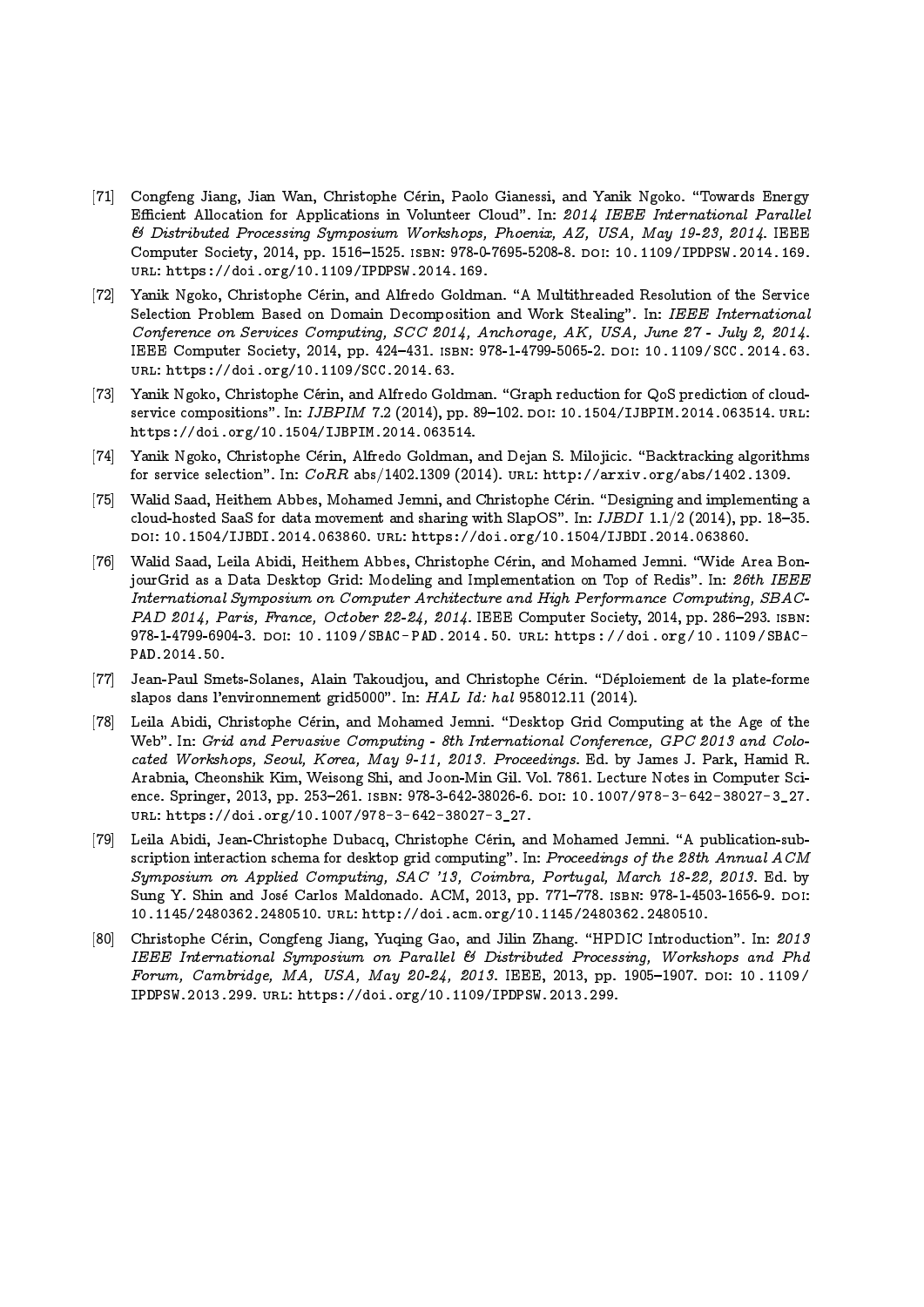- [81] Christophe Cérin and Alain Takoudjou. "BOINC as a Service for the SlapOS Cloud: Tools and Methods". In: 2013 IEEE International Symposium on Parallel & Distributed Processing, Workshops and Phd Forum, Cambridge, MA, USA, May 20-24, 2013. IEEE, 2013, pp. 974-983. DOI: 10.1109/IPDPSW.2013.59. url: https://doi.org/10.1109/IPDPSW.2013.59.
- [82] Congfeng Jian, Jian Wan, Christophe Cérin, Paolo Gianessi, and Yanik Ngoko. "Modeling Energy Savings in Volunteers Clouds". In: Proceedings of the 2013 International Conference on Cloud Computing and Big Data. CLOUDCOM-ASIA'13. Washington, DC, USA: IEEE Computer Society, 2013, pp. 52-59. ISBN: 978-1-4799-2830-9. DOI: 10. 1109/CLOUDCOM-ASIA.2013.78. URL: http: //dx.doi.org/10.1109/CLOUDCOM-ASIA.2013.78.
- [83] Walid Saad, Heithem Abbes, Christophe Cérin, and Mohamed Jemni. "A Data Prefetching Model for Desktop Grids and the Condor Use Case". In: 12th IEEE International Conference on Trust, Security and Privacy in Computing and Communications, TrustCom 2013 / 11th IEEE International Symposium on Parallel and Distributed Processing with Applications, ISPA-13 / 12th IEEE International Conference on Ubiquitous Computing and Communications, IUCC-2013, Melbourne, Australia, July 16-18, 2013. IEEE Computer Society, 2013, pp. 1065-1072. ISBN: 978-0-7695-5022-0. DOI: 10.1109/TrustCom.2013.130. URL: https://doi.org/10.1109/TrustCom. 2013.130.
- [84] Leila Abidi, Christophe Cérin, and Kais Klai. "Design, Verification and Prototyping the Next Generation of Desktop Grid Middleware". In: Advances in Grid and Pervasive Computing - 7th International Conference, GPC 2012, Hong Kong, China, May 11-13, 2012. Proceedings. Ed. by Ruixuan Li, Jiannong Cao, and Julien Bourgeois. Vol. 7296. Lecture Notes in Computer Science. Springer, 2012, pp. 74-88. ISBN: 978-3-642-30766-9. DOI: 10.1007/978-3-642-30767-6\_7. URL: https://doi.org/10.1007/978-3-642-30767-6\_7.
- [85] Christophe Cerin and Gilles Fedak. Desktop Grid Computing. 1st. Chapman & Hall/CRC, 2012. isbn: 9781439862148.
- [86] Christophe Cérin, Camille Coti, and Michel Koskas. "Fault Tolerance Logical Network Properties of Irregular Graphs". In: Algorithms and Architectures for Parallel Processing - 12th International Conference, ICA3PP 2012, Fukuoka, Japan, September 4-7, 2012, Proceedings, Part I. Ed. by Yang Xiang, Ivan Stojmenovic, Bernady O. Apduhan, Guojun Wang, Koji Nakano, and Albert Y. Zomaya. Vol. 7439. Lecture Notes in Computer Science. Springer, 2012, pp. 377–391. ISBN: 978-3-642-33077-3. doi: 10.1007/978- 3- 642- 33078- 0\_27. url: https://doi.org/10.1007/978- 3- 642- 33078-0\_27.
- [87] Christophe Cérin, Alain Takoudjou, and Nicolas Grenèche. "Intégration des intergiciels de grilles de PC dans le nuage SlapOS : le cas de BOINC". In: CoRR abs/1211.6473 (2012). URL: http : //arxiv.org/abs/1211.6473.
- [88] Romain Courteaud, Yingjie Xu, and Christophe Cérin. "Practical solutions for resilience in SlapOS". In: 4th IEEE International Conference on Cloud Computing Technology and Science Proceedings, CloudCom 2012, Taipei, Taiwan, December 3-6, 2012. IEEE Computer Society, 2012, pp. 488-495. ISBN: 978-1-4673-4511-8. DOI: 10.1109/CloudCom.2012.6427511. URL: https: //doi.org/10.1109/CloudCom.2012.6427511.
- [89] Maurice Gagnaire, Felipe Diaz, Camille Coti, Christophe Cerin, Kazuhiko Shiozaki, Yingjie Xu, Pierre Delort, Jean-Paul Smets, Jonathan Le Lous, Stephen Lubiarz, et al. "Downtime statistics of current cloud solutions". In: International Working Group on Cloud Computing Resiliency, Tech. Rep  $(2012).$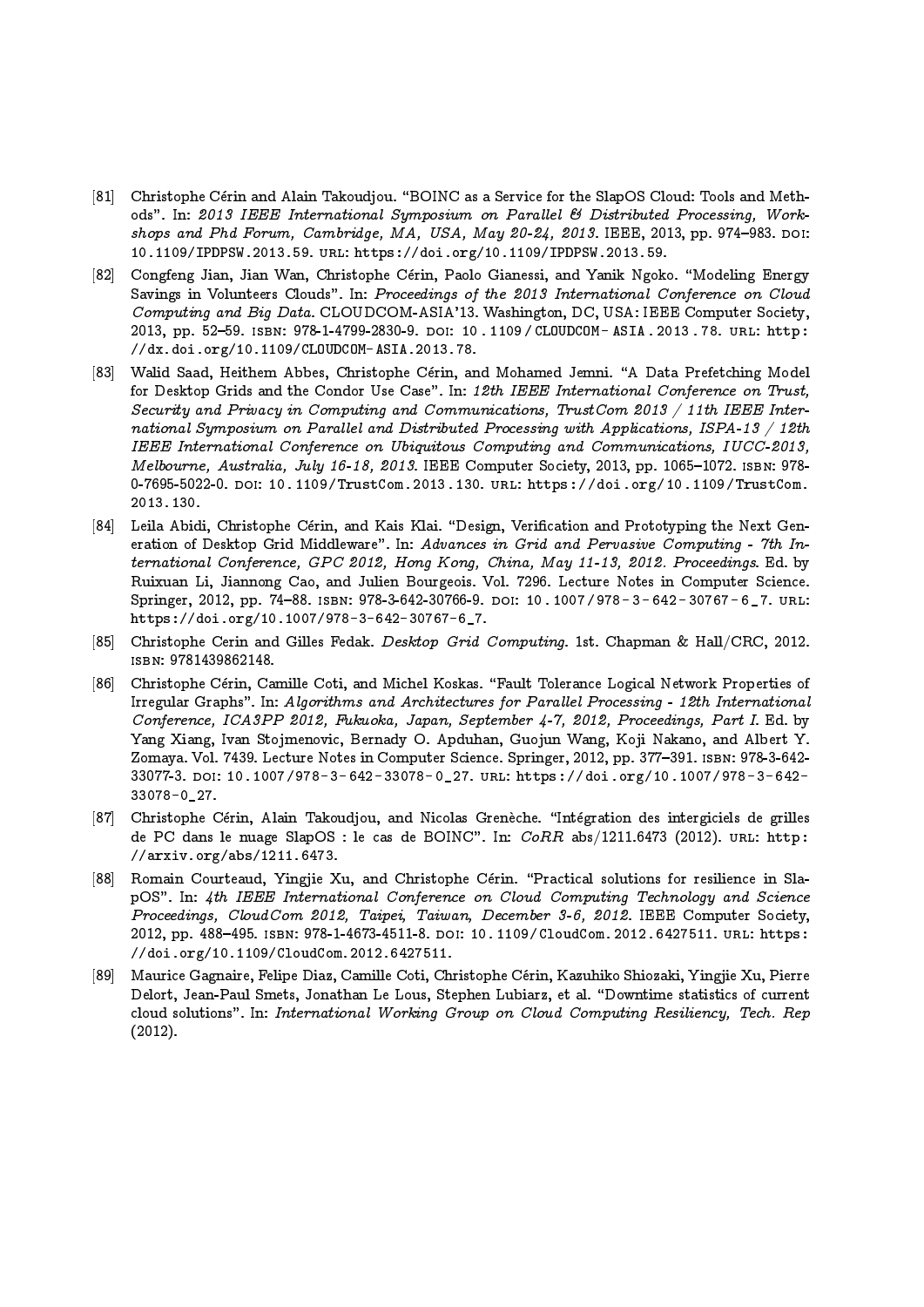- [90] Shaoshan Liu, Won Woo Ro, Chen Liu, Alfredo Cristobal-Salas, Christophe Cerin, Jian-Jun Han, and Jean-Luc Gaudiot. "Introducing the Extremely Heterogeneous Architecture". In: Journal of Interconnection Networks 13.3-4 (2012). DOI: 10.1142/S0219265912500107. URL: https://doi. org/10.1142/S0219265912500107.
- [91] Walid Saad, Heithem Abbes, Christophe Cérin, and Mohamed Jemni. "A Self-Configurable Desktop Grid System On-Demand". In: 2012 Seventh International Conference on P2P, Parallel, Grid, Cloud and Internet Computing, 3PGCIC 2012, Victoria, BC, Canada, November 12-14, 2012. Ed. by Fatos Xhafa, Leonard Barolli, and Kin Fun Li. IEEE, 2012, pp. 196–203. ISBN: 978-1-4673-2991-0. doi: 10.1109/3PGCIC.2012.6. url: https://doi.org/10.1109/3PGCIC.2012.6.
- [92] Heithem Abbes, Franck Butelle, and Christophe Cérin. "Parallelization of Littlewood-Richardson Coefficients Computation and its Integration into the BonjourGrid Meta-Desktop Grid Middleware". In:  $JGHPC$  3.4 (2011), pp. 71-86. DOI: 10.4018/jghpc.2011100106. URL: https://doi.org/10. 4018/jghpc.2011100106.
- [93] Heithem Abbes, Christophe Cérin, and Bassem Oueghlani. "A Decentralized Model for Controlling Selsh Use for Desktop Grid Systems". In: 13th IEEE International Conference on High Performance Computing & Communication, HPCC 2011, Banff, Alberta, Canada, September 2-4, 2011. Ed. by Parimala Thulasiraman, Laurence Tianruo Yang, Qiwen Pan, Xingang Liu, Yaw-Chung Chen, Yo-Ping Huang, Lin-Huang Chang, Che-Lun Hung, Che-Rung Lee, Justin Y. Shi, and Ying Zhang. IEEE, 2011, pp. 814-821. ISBN: 978-1-4577-1564-8. DOI: 10.1109/HPCC. 2011.115. URL: https://doi.org/10.1109/HPCC.2011.115.
- [94] Leila Abidi, Christophe Cérin, and Sami Evangelista. "A Petri-Net Model for the Publish-Subscribe Paradigm and Its Application for the Verification of the BonjourGrid Middleware". In: IEEE International Conference on Services Computing, SCC 2011, Washington, DC, USA, 4-9 July, 2011. Ed. by Hans-Arno Jacobsen, Yang Wang, and Patrick Hung. IEEE Computer Society, 2011, pp. 496-503. ISBN: 978-1-4577-0863-3. DOI: 10.1109/SCC.2011.42. URL: https://doi.org/10. 1109/SCC.2011.42.
- [95] Benoit Bertholon, Christophe Cerin, Camille Coti, Jean-Christophe Dubacq, and Sebastien Varrette. "Practical security in distributed systems". In: Distributed Systems: Design and Algorithms (2011), pp. 237-300.
- [96] Christophe Cérin, Yu Lei, and Michel Koskas. "Computing Properties of Large Scalable and Fault-Tolerant Logical Networks". In: 23rd International Symposium on Computer Architecture and High Performance Computing, SBAC-PAD 2011, Vitoria, Espirito Santo, Brazil, October 26- 29, 2011. Ed. by Jean-Luc Gaudiot, Alba C. M. A. Melo, Alberto F. De Souza, and Lucia Catabriga. IEEE Computer Society, 2011, pp. 160-167. ISBN: 978-0-7695-4573-8. DOI: 10.1109/SBAC-PAD.2011. 22. url: https://doi.org/10.1109/SBAC-PAD.2011.22.
- [97] Jean-Paul Smets-Solanes, Christophe Cérin, and Romain Courteaud. "SlapOS: A Multi-Purpose Distributed Cloud Operating System Based on an ERP Billing Model". In: IEEE International Conference on Services Computing, SCC 2011, Washington, DC, USA, 4-9 July, 2011. Ed. by Hans-Arno Jacobsen, Yang Wang, and Patrick Hung. IEEE Computer Society, 2011, pp. 765-766. ISBN: 978-1-4577-0863-3. doi: 10.1109/SCC.2011.97. url: https://doi.org/10.1109/SCC.2011.97.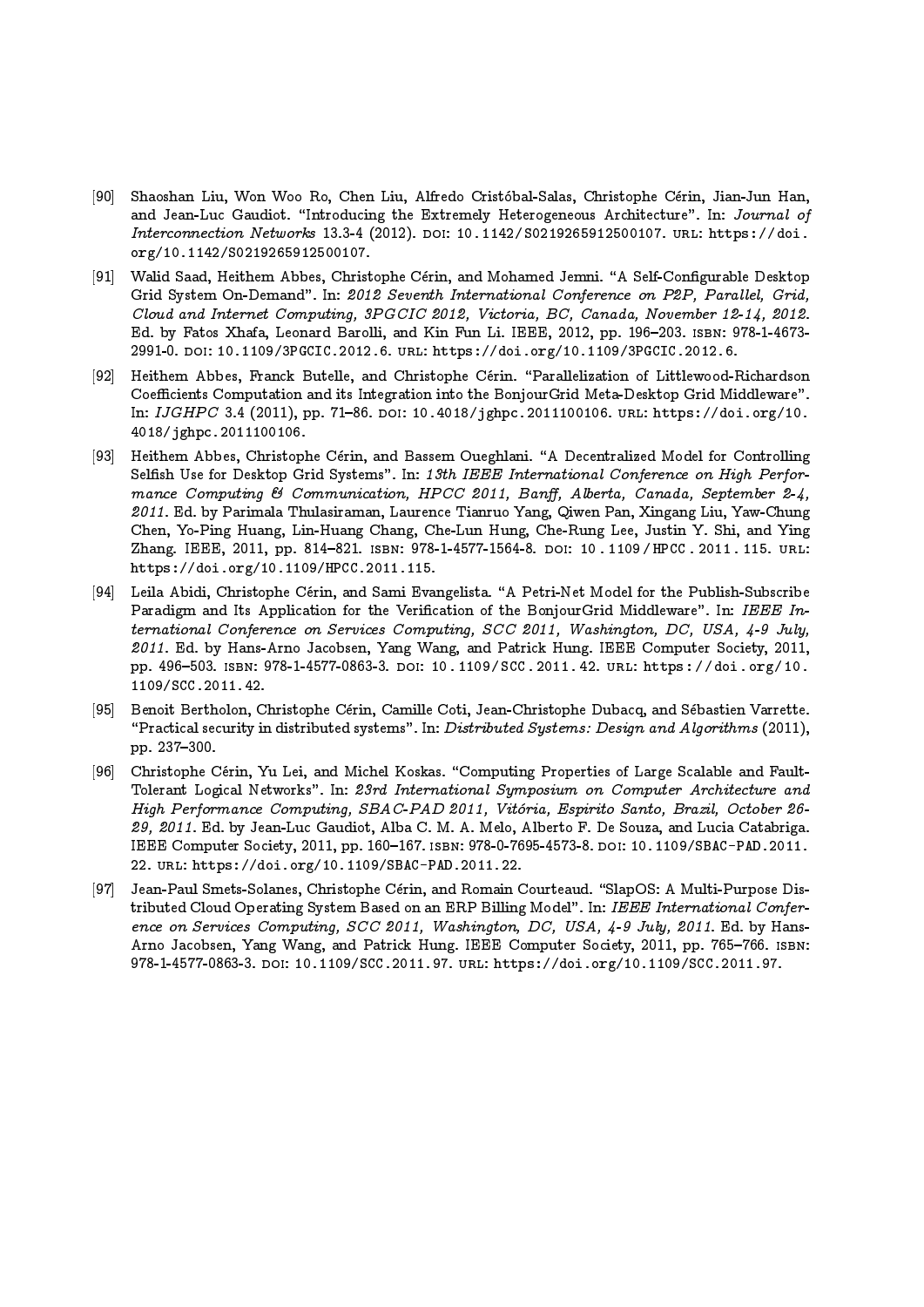- [98] Heithem Abbes, Franck Butelle, and Christophe Cérin. "Multithreading of Kostka Numbers Computation for the BonjourGrid Meta-desktop Grid Middleware". In: Algorithms and Architectures for Parallel Processing, 10th International Conference, ICA3PP 2010, Busan, Korea, May 21-23, 2010. Proceedings. Part I. Ed. by Ching-Hsien Hsu, Laurence Tianruo Yang, Jong Hyuk Park, and Sang-Soo Yeo. Vol. 6081. Lecture Notes in Computer Science. Springer, 2010, pp. 287–298. Isbn: 978-3-642-13118-9. doi: 10.1007/978-3-642-13119-6\_26. url: https://doi.org/10.1007/978- 3-642-13119-6\_26.
- [99] Heithem Abbes, Christophe Cérin, and Mohamed Jemni. "A decentralized and fault-tolerant Desktop Grid system for distributed applications". In: Concurrency and Computation: Practice and Experience 22.3 (2010), pp. 261-277. DOI: 10.1002/cpe.1477. URL: https://doi.org/10.1002/cpe.1477.
- [100] Heithem Abbes, Christophe Cérin, Mohamed Jemni, and Yazid Missaoui. "Fault-tolerance for PastryGrid middleware". In: 24th IEEE International Symposium on Parallel and Distributed Processing, IPDPS 2010, Atlanta, Georgia, USA, 19-23 April 2010 - Workshop Proceedings. IEEE, 2010, pp. 1{8. doi: 10.1109/IPDPSW.2010.5470919. url: https://doi.org/10.1109/IPDPSW. 2010.5470919.
- [101] Heithem Abbes, Christophe Cérin, Mohamed Jemni, and Walid Saad. "Fault tolerance based on the publish-subscribe paradigm for the BonjourGrid middleware". In: Proceedings of the 2010 11th IEEE/ACM International Conference on Grid Computing, Brussels, Belgium, October 25-29, 2010. IEEE Computer Society, 2010, pp. 57-64. ISBN: 978-1-4244-9348-7. DOI: 10.1109/GRID.2010. 5697968. url: https://doi.org/10.1109/GRID.2010.5697968.
- [102] Hazem Fkaier, Christophe Cérin, Luiz Angelo Steffenel, and Mohamed Jemni. "A New Heuristic for Broadcasting in Cluster of Clusters". In: Advances in Grid and Pervasive Computing, 5th International Conference, GPC 2010, Hualien, Taiwan, May 10-13, 2010. Proceedings. Ed. by Paolo Bellavista, Ruay-Shiung Chang, Han-Chieh Chao, Shin-Feng Lin, and Peter M. A. Sloot. Vol. 6104. Lecture Notes in Computer Science. Springer, 2010, pp. 27-36. ISBN: 978-3-642-13066-3. doi: 10.1007/978-3-642-13067-0\_7. url: https://doi.org/10.1007/978-3-642-13067-0\_7.
- [103] Heithem Abbes, Christophe Cérin, and Mohamed Jemni. "BonjourGrid: Orchestration of multiinstances of grid middlewares on institutional Desktop Grids". In: 23rd IEEE International Symposium on Parallel and Distributed Processing, IPDPS 2009, Rome, Italy, May 23-29, 2009. IEEE, 2009, pp. 1-8. DOI: 10.1109/IPDPS.2009.5161140. URL: https://doi.org/10.1109/IPDPS. 2009.5161140.
- [104] Christophe Cérin, Jean-Luc Gaudiot, and Kuan-Ching Li. "Special issue of Supercomputing Journal on secure, manageable and controllable grid services". In: The Journal of Supercomputing 49.1 (2009), pp. 1-3. DOI: 10.1007/s11227-009-0311-8. URL: https://doi.org/10.1007/s11227-009- $0311 - 8.$
- [105] Rim Chayeh, Christophe Cérin, and Mohamed Jemni. "A Probabilistic Fault-Tolerant Recovery Mechanism for Task and Result Certification of Large-Scale Distributed Applications". In: Advances in Grid and Pervasive Computing, 4th International Conference, GPC 2009, Geneva, Switzerland, May 4-8, 2009. Proceedings. Ed. by Nabil Abdennadher and Dana Petcu. Vol. 5529. Lecture Notes in Computer Science. Springer, 2009, pp. 471-482. ISBN: 978-3-642-01670-7. DOI: 10.1007/978-3-642-01671-4\_42. url: https://doi.org/10.1007/978-3-642-01671-4\_42.
- [106] Heithem Abbes, Christophe Cérin, Jean-Christophe Dubacq, and Mohamed Jemni. "Étude de performance des systèmes de découverte de ressources". In: CoRR abs/0804.4590 (2008). URL: http: //arxiv.org/abs/0804.4590.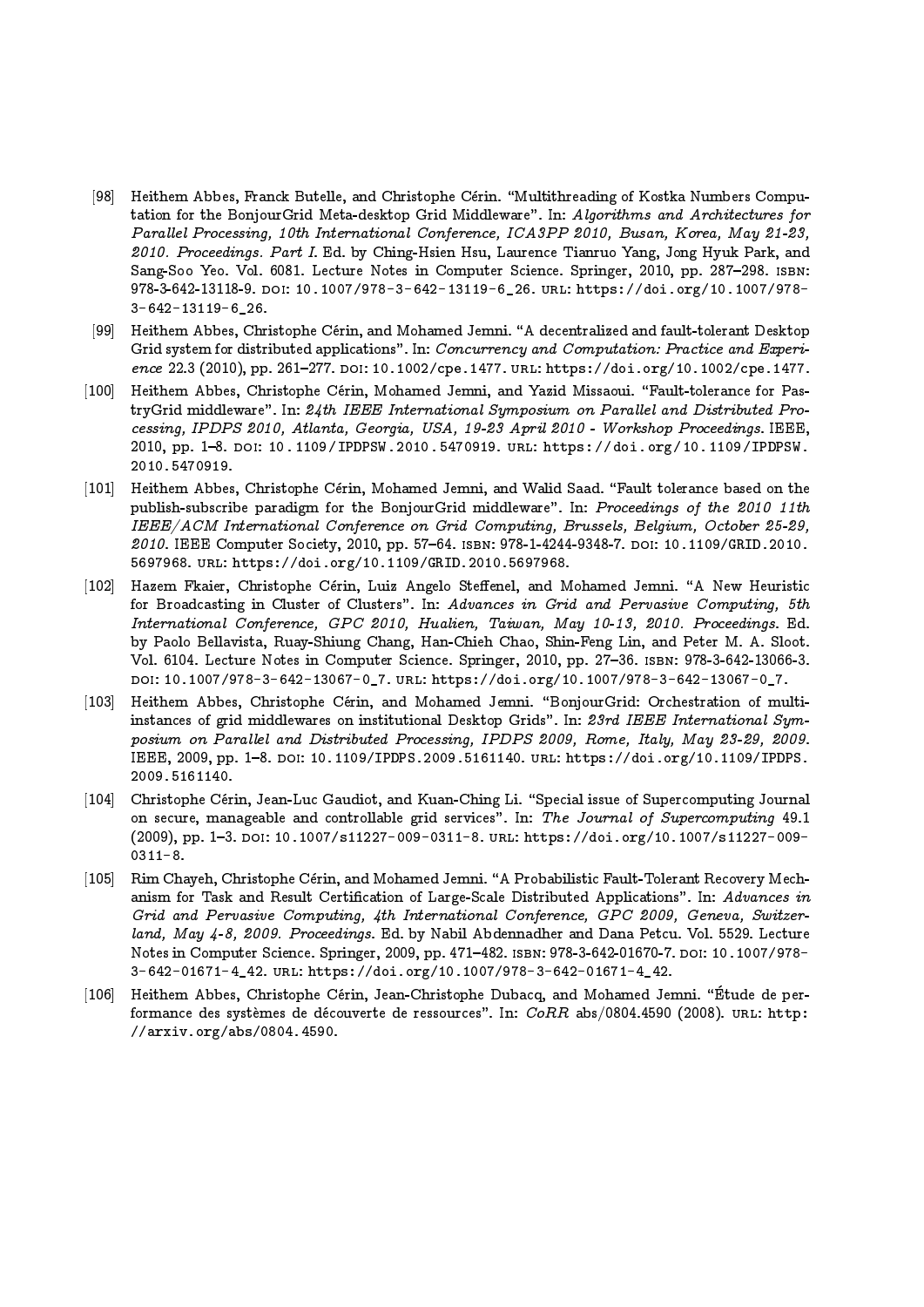- [107] Heithem Abbes, Christophe Cérin, and Mohamed Jemni. "BonjourGrid as a Decentralised Job Scheduler". In: Proceedings of the 3rd IEEE Asia-Pacific Services Computing Conference, APSCC 2008, Yilan, Taiwan, 9-12 December 2008. IEEE Computer Society, 2008, pp. 89-94. ISBN: 978-0-7695-3473-2. doi: 10.1109/APSCC.2008.199. url: https://doi.org/10.1109/APSCC.2008.199.
- [108] Heithem Abbes, Christophe Cérin, and Mohamed Jemni. " $PastryGrid$ : decentralisation of the execution of distributed applications in desktop grid". In: Proceedings of the 6th International Workshop on Middleware for Grid Computing (MGC 2008), held at the ACM/IFIP/USENIX 9th International Middleware Conference, December 1-5, Leuven, Belgium. Ed. by Bruno Schulze and Geoffrey C. Fox. ACM, 2008, p. 4. ISBN: 978-1-60558-365-5. DOI: 10.1145/1462704.1462708. URL: http://doi.acm.org/10.1145/1462704.1462708.
- [109] Christophe Cerin. \Workshop on Secure, Trusted, Manageable and Controllable Grid Services (SGS 2008)". In: Euro-Par 2008 Workshops - Parallel Processing, VHPC 2008, UNICORE 2008, HPPC 2008, SGS 2008, PROPER 2008, ROIA 2008, and DPA 2008, Las Palmas de Gran Canaria, Spain, August 25-26, 2008, Revised Selected Papers. Ed. by Eduardo César, Michael Alexander, Achim Streit, Jesper Larsson Träff, Christophe Cérin, Andreas Knüpfer, Dieter Kranzlmüller, and Shantenu Jha. Vol. 5415. Lecture Notes in Computer Science. Springer, 2008, pp. 195-197. isbn: 978-3-642-00954-9. doi: 10.1007/978-3-642-00955-6\_24. url: https://doi.org/10. 1007/978-3-642-00955-6\_24.
- [110] Christophe Cerin, Hazem Fkaier, and Mohamed Jemni. \Experimental Study of Thread Scheduling Libraries on Degraded CPU". In: 14th International Conference on Parallel and Distributed Systems, ICPADS 2008, Melbourne, Victoria, Australia, December 8-10, 2008. IEEE Computer Society, 2008, pp. 697-704. ISBN: 978-0-7695-3434-3. DOI: 10.1109/ICPADS.2008.102. URL: https: //doi.org/10.1109/ICPADS.2008.102.
- [111] Christophe Cérin and Michel Koskas. "Work Stealing Technique and Scheduling on the Critical Path". In: Workshops at the Grid and Pervasive Computing Conference, GPC 2008, Kunming, China, May 25-28, 2008. IEEE Computer Society, 2008, pp. 227-232. ISBN: 978-0-7695-3177-9. DOI: 10. 1109/GPC.WORKSHOPS.2008.62. url: https://doi.org/10.1109/GPC.WORKSHOPS.2008.62.
- [112] Daouda Traoré, Jean-Louis Roch, and Christophe Cérin. "Algorithmes adaptatifs de tri parallèle". In: RenPar'18/SympA'2008/CFSE'6 (2008).
- [113] Heithem Abbes, Christophe Cérin, Jean-Christophe Dubacq, and Mohamed Jemni. "Performance Analysis of Publish/Subscribe Systems". In:  $CoRR$  abs/0707.0365 (2007). URL: http://arxiv.org/ abs/0707.0365.
- $[114]$  Christophe Cérin. "Large scale grids". In: Parallel Computing 33.4-5 (2007), pp. 235-237. DOI: 10.1016/j.parco.2007.02.009. url: https://doi.org/10.1016/j.parco.2007.02.009.
- [115] Dominique Bernardi, Christophe Cérin, Hazem Fkaier, Mohamed Jemni, and Michel Koskas. "Geometrical Interpretation for Data partitioning on a Grid Architecture". In: Proceedings of the 15th IEEE International Symposium on High Performance Distributed Computing, HPDC-15, Paris, France, June 19-23, 2006. IEEE, 2006, pp. 355-356. ISBN: 1-4244-0307-3. DOI: 10.1109/ HPDC.2006.1652181. url: https://doi.org/10.1109/HPDC.2006.1652181.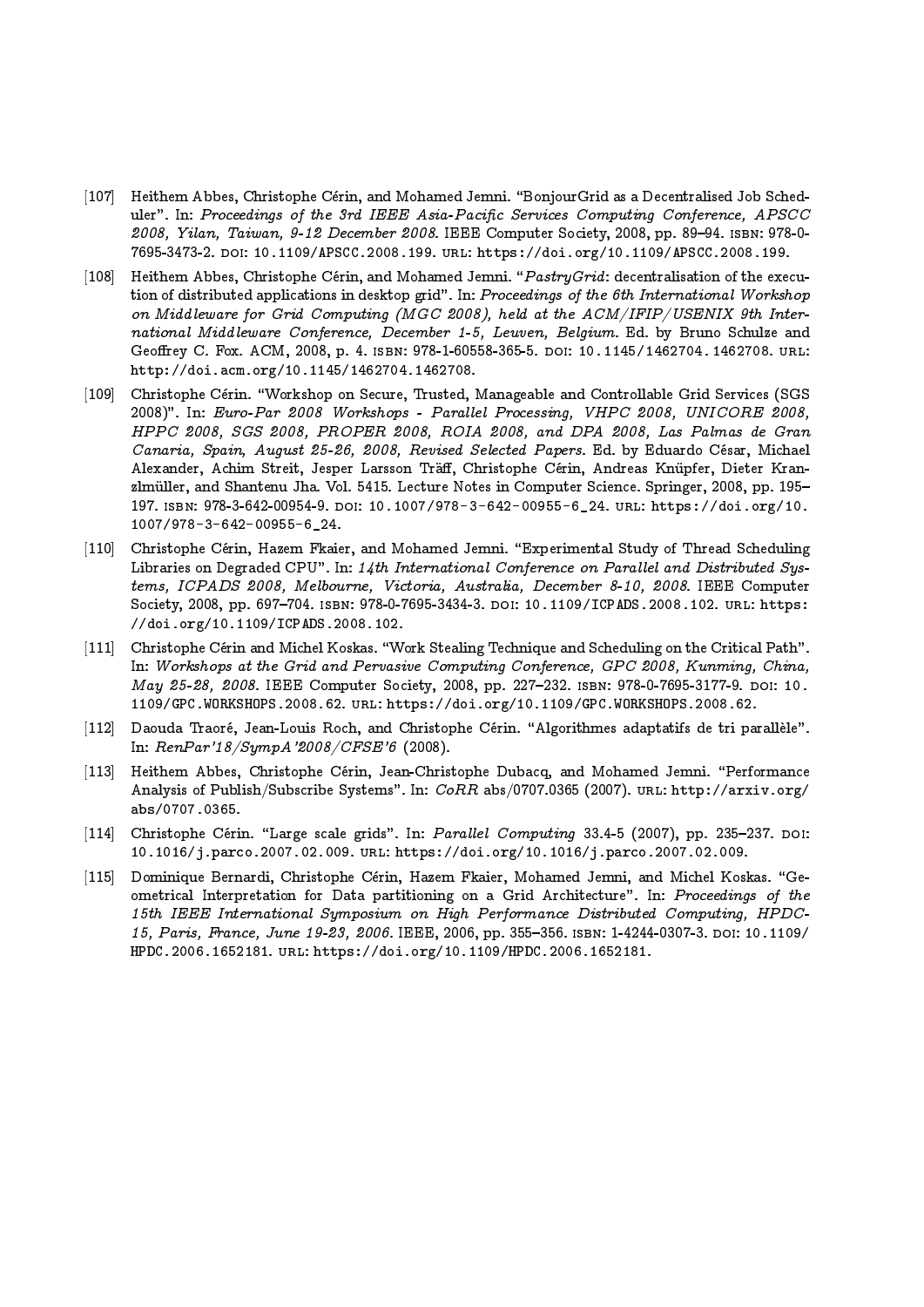- [116] Christophe Cérin, Jean-Christophe Dubacq, and Jean-Louis Roch. "Methods for Partitioning Data to Improve Parallel Execution Time for Sorting on Heterogeneous Clusters". In: Advances in Grid and Pervasive Computing, First International Conference, GPC 2006, Taichung, Taiwan, May 3-5, 2006, Proceedings. Ed. by Yeh-Ching Chung and Jose E. Moreira. Vol. 3947. Lecture Notes in Computer Science. Springer, 2006, pp. 175-186. ISBN: 3-540-33809-8. DOI: 10.1007/11745693\_18. url: https://doi.org/10.1007/11745693\_18.
- [117] Christophe Cérin, Jean-Christophe Dubacq, and Jean-Louis Roch. "Methods for Partitioning Data to Improve Parallel Execution Time for Sorting on Heterogeneous Clusters". In: CoRR abs/cs/0607041 (2006). url: http://arxiv.org/abs/cs/0607041.
- [118] Christophe Cérin, Jean-Luc Gaudiot, and Michel Koskas. "A Multithreaded Sql Service". In: Parallel Processing Letters 16.2 (2006), pp. 245-260. DOI: 10.1142/S0129626406002605. URL: https:// doi.org/10.1142/S0129626406002605.
- [119] Christophe Cérin, Mohamed Jemni, Heithem Abbes, and Abdennadher Nabil. "Architecture d'une grille de calcul Tunisienne". In: JTEA. 2006.
- [120] Christophe Cérin, Michel Koskas, Hazem Fkaier, and Mohamed Jemni. "Sequential in-core sorting performance for a SQL data service and for parallel sorting on heterogeneous clusters". In: Future Generation Comp. Syst. 22.7 (2006), pp. 776-783. DOI: 10.1016/j.future.2006.02.014. URL: https://doi.org/10.1016/j.future.2006.02.014.
- [121] Christophe Cérin, Olivier Cozette, Gil Utard, Hazem Fkaier, and Mohamed Jemni. "Parallel outof-core sorting and fast accesses to disks". In:  $IJIHCN$  3.2/3 (2005), pp. 188-202. DOI: 10.1504/ IJHPCN.2005.008035. url: https://doi.org/10.1504/IJHPCN.2005.008035.
- [122] Christophe Cérin and Michel Koskas. "Mining Traces of Large Scale Systems". In: Distributed and Parallel Computing, 6th International Conference on Algorithms and Architectures for Parallel Processing, ICA3PP, Melbourne, Australia, October 2-3, 2005, Proceedings. Ed. by Michael Hobbs, Andrzej M. Goscinski, and Wanlei Zhou. Vol. 3719. Lecture Notes in Computer Science. Springer, 2005, pp. 132-138. ISBN: 3-540-29235-7. DOI: 10.1007/11564621\_15. URL: https://doi. org/10.1007/11564621\_15.
- [123] Christophe Cérin, Jean-Sébastien Gay, Gaël Le Mahec, and Michel Koskas. "Efficient Data Structures and Parallel Algorithms for Association Rules Discovery". In: 5th Mexican International Conference on Computer Science (ENC 2004), 20-24 September 2004, Colima, Mexico. IEEE Computer Society, 2004, pp. 399-406. ISBN: 0-7695-2160-6. DOI: 10.1109/ENC.2004.1342634. URL: https: //doi.org/10.1109/ENC.2004.1342634.
- [124] Christophe Cérin, Michel Koskas, Hazem Fkaier, and Mohamed Jemni. "Improving Parallel Execution Time of Sorting on Heterogeneous Clusters". In: 16th Symposium on Computer Architecture and High Performance Computing (SBAC-PAD 2004), 27-29 October 2004, Foz do Iguacu, Brazil. IEEE Computer Society, 2004, pp. 180-187. ISBN: 0-7695-2240-8. DOI: 10.1109/SBAC-PAD.2004.21. url: https://doi.org/10.1109/SBAC-PAD.2004.21.
- [125] Hai Jin, Jean-Luc Gaudiot, and Christophe Cérin. Parallel I/O for Cluster Computing (Innovative Technology Series). Kogan Page, Limited, 2004.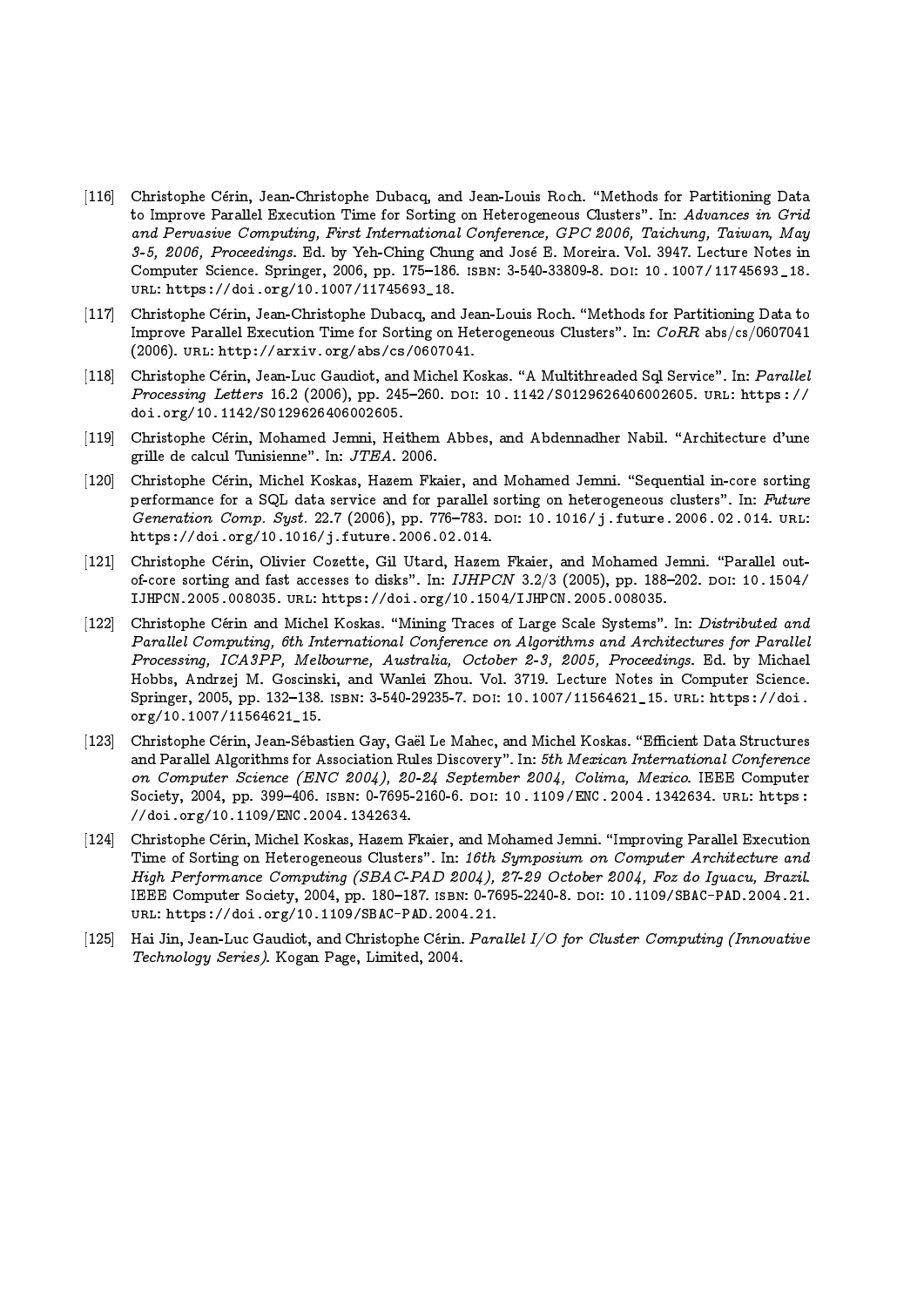- [126] Christophe Cérin, Hazem Fkaier, and Mohamed Jemni. "A Synthesis of P rallel Out-of-core Sorting Programs on Heterogeneous Clusters". In: 3rd IEEE International Symposium on Cluster Computing and the Grid (CCGrid 2003), 12-15 May 2003, Tokyo, Japan. IEEE Computer Society, 2003, pp. 78-85. ISBN: 0-7695-1919-9. DOI: 10. 1109/CCGRID. 2003. 1199355. URL: https: //doi.org/10.1109/CCGRID.2003.1199355.
- [127] Christophe Cérin, Hazem Fkaier, and Mohamed Jemni. "Accessing Hardware Performance Counters in order to Measure the Influence of Cache on the Performance of Integer Sorting". In: 17th International Parallel and Distributed Processing Symposium (IPDPS 2003), 22-26 April 2003, Nice, France, CD-ROM/Abstracts Proceedings. IEEE Computer Society, 2003, p. 274. isbn: 0-7695-1926- 1. doi: 10.1109/IPDPS.2003.1213491. url: https://doi.org/10.1109/IPDPS.2003.1213491.
- [128] Christophe Cérin. "An Out-of-Core Sorting Algorithm for Clusters with Processors at Different Speed". In: 16th International Parallel and Distributed Processing Symposium (IPDPS 2002), 15-19 April 2002, Fort Lauderdale, FL, USA, CD-ROM/Abstracts Proceedings. IEEE Computer Society, 2002. isbn: 0-7695-1573-8. doi: 10.1109/IPDPS.2002.1015576. url: https://doi.org/10. 1109/IPDPS.2002.1015576.
- [129] Christophe Cérin and Jean-Luc Gaudiot. "On a scheme for parallel sorting on heterogeneous clusters". In: Future Generation Comp. Syst. 18.3 (2002), pp. 353-372. DOI: 10.1016/S0167-739X(01)00056-5. url: https://doi.org/10.1016/S0167-739X(01)00056-5.
- [130] Christophe Cérin and Jean-Luc Gaudiot. "Benchmarking Clusters of Workstations Through Parallel Sorting and BSP Libraries". In: Parallel Processing Letters 11.1 (2001), pp. 25-40. DOI: 10.1142/ S0129626401000403. url: https://doi.org/10.1142/S0129626401000403.
- [131] Christophe Cérin. "Towards efficient BSP implementations of BSR programs for some computational geometry problems". In: Eight Euromicro Workshop on Parallel and Distributed Processing, PDP 2000, 19-12 January 2000, Rhodos, Greece. IEEE Computer Society, 2000, pp. 357-364. isbn: 0-7695-0500-7. doi: 10.1109/EMPDP.2000.823431. url: https://doi.org/10.1109/EMPDP. 2000.823431.
- [132] Christophe Cérin and Jean-Luc Gaudiot. "An Over-partitioning Scheme for Parallel Sorting on Clusters with Processors Running at different Speeds". In: 2000 IEEE International Conference on Cluster Computing (CLUSTER 2000), November 28th - December 1st, 2000, Technische Universität Chemnitz, Saxony, Germany. IEEE Computer Society, 2000, pp. 385-386. ISBN: 0-7695-0896-0. DOI: 10.1109/CLUSTER.2000.10037. URL: http://doi.ieeecomputersociety.org/10. 1109/CLUSTER.2000.10037.
- [133] Christophe Cérin and Jean-Luc Gaudiot. "Parallel Sorting Algorithms with Sampling Techniques on Clusters with Processors Running at Different Speeds". In: High Performance Computing -  $HiPC$ 2000, 7th International Conference, Bangalore, India, December 17-20, 2000, Proceedings. Ed. by Mateo Valero, Viktor K. Prasanna, and Sriram Vajapeyam. Vol. 1970. Lecture Notes in Computer Science. Springer, 2000, pp. 301-309. ISBN: 3-540-41429-0. DOI: 10.1007/3-540-44467-X\_27. URL: https://doi.org/10.1007/3-540-44467-X\_27.
- [134] Christophe Cérin. "Differentiating Message Passing Interface and Bulk Synchronous Parallel Computation Models". In: Parallel Computing Technologies, 5th International Conference, PaCT-99, St. Petersburg, Russia, September 6-10, 1999, Proceedings. Ed. by Victor E. Malyshkin. Vol. 1662. Lecture Notes in Computer Science. Springer, 1999, pp. 477-478. ISBN: 3-540-66363-0. DOI: 10.1007/3-540-48387-X\_50. url: https://doi.org/10.1007/3-540-48387-X\_50.